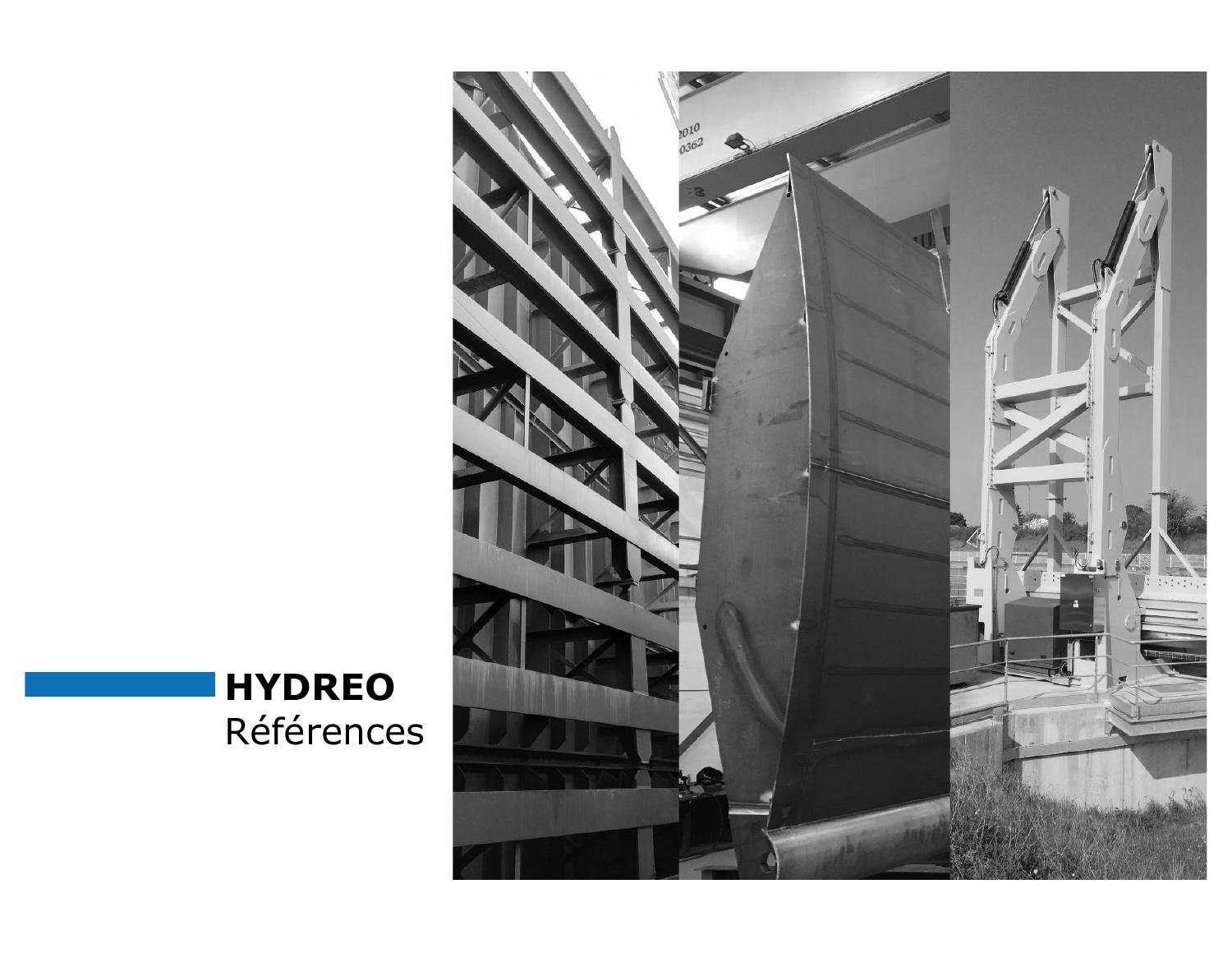

# VANNES À GLISSIERES SLIDE GATE

| <b>Ref</b>       | <b>Site</b>                | <b>Pays</b>   | $\mathbf{D}\acute{\mathbf{e}}\mathbf{p}^{\mathsf{t}}$ | Année | <b>Client</b>                                      | <b>Désignation</b>              | #              | <b>Description</b>                    | Largeur        | <b>Hauteur</b> | <b>Charge d'eau</b> |
|------------------|----------------------------|---------------|-------------------------------------------------------|-------|----------------------------------------------------|---------------------------------|----------------|---------------------------------------|----------------|----------------|---------------------|
| C <sub>100</sub> | <b>RASEY</b>               | <b>FRANCE</b> | 88                                                    | 2021  | VNF via BIEF avec Sethy                            | Vanne pleine                    | $\mathbf{1}$   | Steel plate slide gate                | 1.2            | 1.4            | 1.3                 |
| C <sub>100</sub> | <b>RASEY</b>               | <b>FRANCE</b> | 88                                                    | 2021  | VNF via BIEF avec Sethy                            | Vanne charpentée                | $\mathbf{1}$   | Mechanically-welded slide gate        | 4.1            | 2.2            | 2.35                |
| C <sub>100</sub> | <b>RASEY</b>               | <b>FRANCE</b> | 88                                                    | 2021  | VNF via BIEF avec Sethy                            | Vanne charpentée double tablier |                | Mechanically-welded double slide gate | 4.1            | 2.2            | 2.35                |
|                  |                            |               |                                                       |       |                                                    |                                 |                |                                       |                |                |                     |
| C <sub>100</sub> | <b>RASEY</b>               | <b>FRANCE</b> | 88                                                    | 2021  | VNF via BIEF avec Sethy                            | Vanne pleine                    | $\mathbf{1}$   | Steel plate slide gate                | 1.6            | 1.25           | 1.25                |
| C096             | <b>BELFORT</b>             | <b>FRANCE</b> | 90                                                    | 2021  | VILLE DE BELFORT VIA SETEC                         | Vanne charpentée                | $\mathbf{1}$   | Mechanically-welded slide gate        | 5              | 3.3            | 3.2                 |
| C <sub>069</sub> | <b>SERVOZ</b>              | <b>FRANCE</b> | 74                                                    | 2021  | <b>HYDROSTADIUM</b>                                | Vanne charpentée                | $\overline{2}$ | Mechanically-welded slide gate        | 2.4            | 1.95           | $\overline{4}$      |
| C <sub>069</sub> | <b>SERVOZ</b>              | <b>FRANCE</b> | 74                                                    | 2021  | <b>HYDROSTADIUM</b>                                | Vanne charpentée                | 3              | Mechanically-welded slide gate        | 2.5            | 1.97           | $\overline{4}$      |
| C047             | <b>MARECOTTES</b>          | <b>SUISSE</b> |                                                       | 2021  | <b>HYDRO EXPLOITATION</b>                          | Vanne pleine                    | $\overline{2}$ | Steel plate slide gate                | 0.75           | 0.7            | 9                   |
| C047             | <b>MARECOTTES</b>          | <b>SUISSE</b> |                                                       | 2021  | <b>HYDRO EXPLOITATION</b>                          | Vanne pleine                    | $\overline{2}$ | Steel plate slide gate                | 2.2            | 2.3            | $\overline{4}$      |
| C058             | <b>KAYSERSBERG</b>         | <b>FRANCE</b> | 68                                                    | 2021  | <b>DS SMITH KAYSERSBERG</b>                        | Vanne charpentée                | $\mathbf{1}$   | Mechanically-welded slide gate        | 1.825          | 2.5            | 2.5                 |
| C <sub>015</sub> | <b>1955 ELLEO</b>          | <b>FRANCE</b> |                                                       | 2020  | <b>ELLEO</b>                                       | Vanne pleine                    | $\mathbf{1}$   | Steel plate slide gate                | 2.9            | 1.7            | 1.7                 |
| 25037            | <b>HUTTENHEIM</b>          | <b>FRANCE</b> | 67                                                    | 2019  | GME                                                | Vanne charpentée                | $\overline{2}$ | Mechanically-welded slide gate        | 6              | 4.3            | 3.8                 |
| 25025            | <b>AUBIGNE RACAN</b>       | <b>FRANCE</b> |                                                       | 2017  | <b>HYDROELEC</b>                                   | Vanne charpentée                | $\overline{2}$ | Mechanically-welded slide gate        | 4.6            | 2.35           | 3.01                |
| 25066            | PAPETERIE DE MANDEURE      | <b>FRANCE</b> | 25                                                    | 2017  | <b>PAPETERIE DE MANDEURE</b>                       | Vanne charpentée                | $\overline{2}$ | Mechanically-welded slide gate        | 6.35           | 3.1            | 3,1m                |
| 25066            | PAPETERIE DE MANDEURE      | <b>FRANCE</b> | 25                                                    | 2017  | PAPETERIE DE MANDEURE                              | Vanne pleine                    | 1              | Steel plate slide gate                | $\mathbf{1}$   | 1              | 3,1m                |
| 25122            | VAXONCOURT                 | <b>FRANCE</b> | 88                                                    | 2017  | <b>TURBINEST</b>                                   | Vanne charpentée                | $\overline{3}$ | Mechanically-welded slide gate        | 5.3            | 2.6            | 2,1m et 4,9m        |
| 25113            | <b>BEAUMONT MONTEUX</b>    | <b>FRANCE</b> | 26                                                    | 2017  | <b>EDF</b> via HSM                                 | Vanne charpentée                | $\mathbf{1}$   | Mechanically-welded slide gate        | 0.5            | 1.2            | 1,72m               |
| 25038            | PALLAZUIT                  | <b>SUISSE</b> |                                                       | 2016  | DRANSENERGIE                                       | Vanne charpentée                | $\mathbf{1}$   | Mechanically-welded slide gate        |                |                |                     |
| 26054            | <b>NEUVIAL</b>             | <b>FRANCE</b> | 03                                                    | 2016  | <b>SNC NEUVIALEC</b>                               | Vanne charpentée                | $\mathbf{1}$   | Mechanically-welded slide gate        | 0.7            | 1.92           | 1,76m               |
|                  | <b>THUNIMONT</b>           | <b>FRANCE</b> |                                                       | 2015  | <b>SARL LYONNET</b>                                | Vanne pleine                    |                |                                       | 1.85           | 1.5            | 2.1                 |
| 23103            | <b>THUNIMONT</b>           | <b>FRANCE</b> | 88                                                    | 2015  | <b>SARL LYONNET</b>                                |                                 | $\mathbf{1}$   | Steel plate slide gate                |                | 2.1            | 2.1                 |
| 23103            |                            |               | 88                                                    |       |                                                    | Vanne charpentée                | $\mathbf{1}$   | Mechanically-welded slide gate        | 8.5            |                |                     |
| 23146            | <b>CHINON 2</b>            | <b>FRANCE</b> | 37                                                    | 2015  | <b>EDF via EMCC</b>                                | Vanne pleine                    | $\overline{4}$ | Steel plate slide gate                | 0.85           | 1.61           | 1.61                |
| 23105            | SAINT JEAN DE LA RIVIERE   | <b>FRANCE</b> |                                                       | 2015  | Campenon bernard                                   | Vanne pleine                    | $\mathbf{1}$   | Steel plate slide gate                | 0.4            | 1.1            | 1.1                 |
| 22068            | <b>GROS MOULIN</b>         | <b>FRANCE</b> | 88                                                    | 2014  | <b>SARL GROS MOULIN</b>                            | Vanne charpentée                | $\mathbf{1}$   | Mechanically-welded slide gate        | 1.875          | 2.5            | 3.5                 |
| 23061            | <b>FOURVOIRIE</b>          | <b>FRANCE</b> | 38                                                    | 2014  | <b>ANDRITZ</b>                                     | Vanne charpentée                | $\mathbf{1}$   | Mechanically-welded slide gate        | 2.83           | 1.12           | 5.3                 |
| 21043            | PONCELLAMONT               | <b>FRANCE</b> | 73                                                    | 2013  | EDF / HYDROSTADIUM                                 | Vanne charpentée                | $\mathbf{1}$   | Mechanically-welded slide gate        | 1.99           | 2.3            | 2.6                 |
| 21043            | PONCELLAMONT               | <b>FRANCE</b> | 73                                                    | 2013  | EDF / HYDROSTADIUM                                 | Vanne pleine                    | $\mathbf{1}$   | Steel plate slide gate                | 1.5            | 2.2            | 2.2                 |
| 21043            | PONCELLAMONT               | <b>FRANCE</b> | 73                                                    | 2013  | EDF / HYDROSTADIUM                                 | Vanne pleine                    | $\mathbf{1}$   | Steel plate slide gate                | 1.35           | $\mathbf{1}$   | 2.7                 |
| 21043            | PONCELLAMONT               | <b>FRANCE</b> | 73                                                    | 2013  | <b>EDF / HYDROSTADIUM</b>                          | Vanne pleine                    | 1              | Steel plate slide gate                | 1.6            | 1.7            | 2.15                |
| 19055            | SAINT-AIGNAN               | <b>FRANCE</b> | 56                                                    | 2011  | <b>EDF</b>                                         | Vanne charpentée                | $\overline{2}$ | Mechanically-welded slide gate        | 8              | 1.5            | 2.4                 |
| 19065            | <b>MOULIN DE VILLARS</b>   | <b>FRANCE</b> | 86                                                    | 2011  | <b>HYDROCOP</b>                                    | Vanne charpentée                | 1              | Mechanically-welded slide gate        | 0.9            | 1.6            | 1.6                 |
| 19066            | <b>CHAMBOURG sur INDRE</b> | <b>FRANCE</b> | 37                                                    | 2011  | MOULIN de l'ISLE AUGER                             | Vanne charpentée                | $\mathbf{1}$   | Mechanically-welded slide gate        | $\overline{4}$ | 1.82           | 1.82                |
| 20060            | <b>RIANS</b>               | <b>FRANCE</b> | 83                                                    | 2011  | <b>CANAL DU MIDI</b>                               | Vanne charpentée                | $\mathbf{1}$   | Mechanically-welded slide gate        | 2.4            | 2.1            | 5.09                |
| 19032            | <b>GOMMEVILLE</b>          | <b>FRANCE</b> | 21                                                    | 2010  | SYNDICAT INTERCOMMUNAL DE LA<br><b>HAUTE SEINE</b> | Vanne charpentée                | $\overline{2}$ | Mechanically-welded slide gate        | 3              | 1.1            |                     |
| 19032            | <b>GOMMEVILLE</b>          | <b>FRANCE</b> | 21                                                    | 2010  | SYNDICAT INTERCOMMUNAL DE LA<br><b>HAUTE SEINE</b> | Vanne charpentée                | $\mathbf{1}$   | Mechanically-welded slide gate        | 1.55           | 1.45           |                     |
| 20044            | St GERMAIN DE JOUX         | <b>FRANCE</b> | $\mathbf{1}$                                          | 2010  | FAMY                                               | Vanne charpentée                | $\mathbf{1}$   | Mechanically-welded slide gate        | 1.95           | 1.75           | 6.19                |
| 17168            | EU                         | <b>FRANCE</b> | 76                                                    | 2009  | <b>ONEMA</b>                                       | Vanne charpentée double tablier |                | Mechanically-welded double slide gate | 1.5            | 1.8            | 1.8                 |
| 17167            | <b>VIEILLES FORGES</b>     | <b>FRANCE</b> | 08                                                    | 2009  | <b>EDF</b>                                         | Vanne charpentée                | $\mathbf{1}$   | Mechanically-welded slide gate        | 1.65           | 1.58           | 8.8                 |
| 14940            | MEISTRATZHEIM-OTTROTT      | <b>FRANCE</b> | 67                                                    | 2008  | <b>SINBIO</b>                                      | Vanne charpentée                | $\overline{2}$ | Mechanically-welded slide gate        |                |                |                     |
| 15217            | <b>CHASTANG</b>            | <b>FRANCE</b> | 19                                                    | 2008  | <b>EDF</b>                                         | Vanne charpentée                | $\overline{2}$ | Mechanically-welded slide gate        | 2.896          | 3.969          |                     |
|                  | <b>LES AVALATS</b>         | <b>FRANCE</b> | 81                                                    | 2008  | <b>EDF</b>                                         | Vanne charpentée                | $\overline{3}$ | Mechanically-welded slide gate        |                | 3.51           |                     |
| 17024            | LA BOURELIE                | <b>FRANCE</b> | 81                                                    | 2008  | <b>EDF</b>                                         | Vanne charpentée                | 6              | Mechanically-welded slide gate        | 3.45           | 3.75           | 11                  |
| 17070            | LE REFRAIN                 | <b>FRANCE</b> | 25                                                    | 2008  | <b>EDF</b>                                         | Vanne charpentée                | $\overline{2}$ | Mechanically-welded slide gate        | $\overline{4}$ | 2.75           | 6.82                |
| 13980            | LA MOTTE                   | <b>FRANCE</b> | 83                                                    | 2007  | EDF PRODUCTION MEDITERRANEE                        | Vanne charpentée                | $\mathbf{1}$   | Mechanically-welded slide gate        |                |                |                     |
| 13583            | <b>THILLAY</b>             | <b>FRANCE</b> | 95                                                    | 2007  | <b>SNFRE</b>                                       | Vanne charpentée                | $\mathbf{1}$   | Mechanically-welded slide gate        |                |                |                     |
| 13755            | LAVAL SUR VOLOGNE          | <b>FRANCE</b> | 88                                                    | 2007  | <b>PAPETERIE DES VOSGES</b>                        | Vanne charpentée                | $\overline{3}$ | Mechanically-welded slide gate        |                |                |                     |
|                  |                            |               |                                                       |       |                                                    |                                 |                |                                       |                |                |                     |
| 14048            | <b>BORREGAARD</b>          | NORVEGE       |                                                       | 2007  | BORREGAARD                                         | Vanne charpentée                | $\overline{2}$ | Mechanically-welded slide gate        | $\overline{4}$ | 6              |                     |
| 14278            | <b>KERNILIS</b>            | <b>FRANCE</b> | 29                                                    | 2007  | <b>SETHY</b>                                       | Vanne charpentée                | $\overline{2}$ | Mechanically-welded slide gate        |                |                |                     |
| 14391            | <b>QUEIGE</b>              | <b>FRANCE</b> | 73                                                    | 2007  | <b>CMCE</b>                                        | Vanne pleine                    | $\mathbf{1}$   | Steel plate slide gate                | 0.65           | 1.8            |                     |
| 14518            | <b>DIEUZE</b>              | <b>FRANCE</b> | 57                                                    | 2007  | <b>EST OUVRAGES</b>                                | Vanne charpentée                | $\mathbf{1}$   | Mechanically-welded slide gate        |                |                |                     |
| 14856            | <b>VAGNEY</b>              | <b>FRANCE</b> | 88                                                    | 2007  | <b>TRICOTAGE DES VOSGES</b>                        | Vanne charpentée                | $\mathbf{1}$   | Mechanically-welded slide gate        | 4.8            | 2.5            |                     |
| 11423            | <b>CHATENAY MALABRY</b>    | <b>FRANCE</b> | 92                                                    | 2006  | <b>PRS</b>                                         | Vanne charpentée                | $\overline{2}$ | Mechanically-welded slide gate        | $\overline{2}$ | $\mathbf{1}$   | 5                   |
| 11682            | <b>VIEUX PRE</b>           | <b>FRANCE</b> | 54                                                    | 2006  | EDF                                                | Vanne charpentée                | 1              | Mechanically-welded slide gate        |                |                |                     |

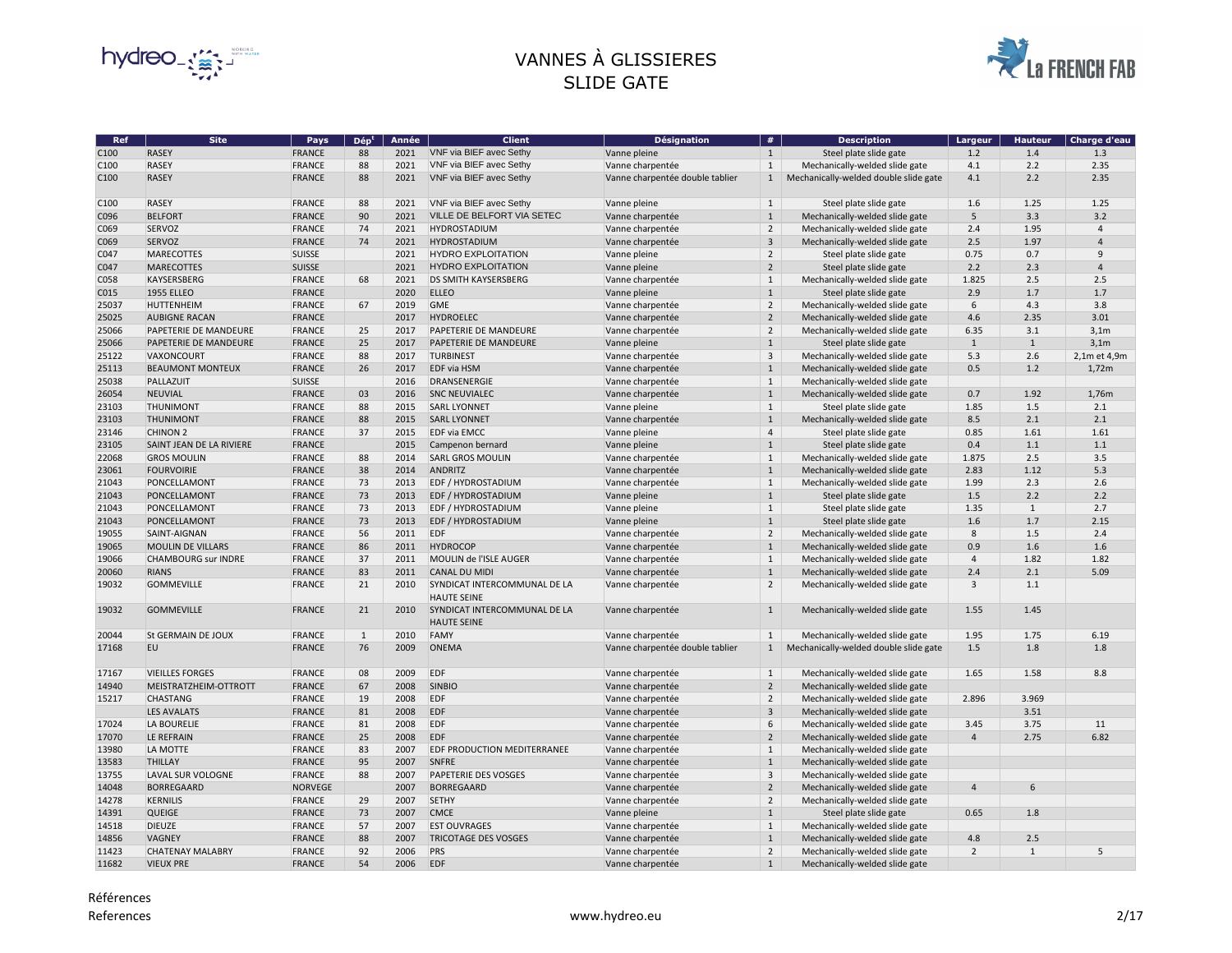

# VANNES À GLISSIERES SLIDE GATE

| <b>Ref</b> | <b>Site</b>                               | <b>Pays</b>                  | $D$ ép $t$     | Année | <b>Client</b>                                           | <b>Désignation</b>              | #              | <b>Description</b>                    | Largeur        | <b>Hauteur</b>              | <b>Charge d'eau</b> |
|------------|-------------------------------------------|------------------------------|----------------|-------|---------------------------------------------------------|---------------------------------|----------------|---------------------------------------|----------------|-----------------------------|---------------------|
| 12083      | LA BRIDOIRE 2                             | <b>FRANCE</b>                | 73             | 2006  | EDF                                                     | Vanne charpentée                | $\mathbf{1}$   | Mechanically-welded slide gate        | $\overline{1}$ | 0.9                         | 2.9                 |
| 12193      | LA MOTTE                                  | <b>FRANCE</b>                | 83             | 2006  | EDF PRODUCTION MEDITERRANEE                             | Vanne charpentée                | $\mathbf{1}$   | Mechanically-welded slide gate        | 2.65 et 3      | 1.25 et 2.5                 | 1.25 et 2.5         |
| 12358      | <b>CHATILLON SUR SEINE</b>                | <b>FRANCE</b>                | 21             | 2006  | PETRISSAN                                               | Vanne charpentée                | $\mathbf{1}$   | Mechanically-welded slide gate        |                |                             |                     |
| 12691      | <b>COMPIEGNE</b>                          | <b>FRANCE</b>                | 62             | 2006  | SOGEA                                                   | Vanne charpentée                | 5              | Mechanically-welded slide gate        |                |                             |                     |
| 12777      | <b>FONTBONNE BARRAGE DE</b>               | <b>FRANCE</b>                | 81             | 2006  | GAUTIER                                                 | Vanne charpentée                | $\mathbf{1}$   | Mechanically-welded slide gate        |                |                             |                     |
| 12789      | <b>RENARDIERES (LES)</b>                  | <b>FRANCE</b>                | 77             | 2006  | <b>APPIA EST - EDF</b>                                  | Vanne charpentée                | 1              | Mechanically-welded slide gate        | 1 et 0.2       | 1 et 0.2                    | 2 et 4              |
| 12889      | <b>ETANNE</b>                             | <b>FRANCE</b>                | 08             | 2006  | <b>DOSSOT SA</b>                                        | Vanne charpentée                | $\mathbf{1}$   | Mechanically-welded slide gate        | $\overline{2}$ | $\overline{2}$              | 3.1                 |
| 12965      | <b>VERDUN</b>                             | <b>FRANCE</b>                | 55             | 2006  | MAIRIE DE VERDUN-SETHY                                  | Vanne bois                      | $\mathbf{1}$   | Wooden slide gate                     |                |                             |                     |
|            | <b>TALAMBOT</b>                           | <b>MAROC</b>                 |                | 2006  | O.N.E                                                   | Vanne charpentée                | 3              | Mechanically-welded slide gate        |                |                             |                     |
| 13216      | PAU                                       | <b>FRANCE</b>                | 64             | 2006  | EIFFAGE - VILLE DE PAU                                  | Vanne charpentée                | 1              | Mechanically-welded slide gate        |                |                             |                     |
| 13517      | KOENIGSMACKER-APACH                       | <b>FRANCE</b>                | 57             | 2006  | <b>VNF METZ</b>                                         | Vanne charpentée                | $\overline{2}$ |                                       |                |                             |                     |
| 14322      | <b>ECROUVES</b>                           | <b>FRANCE</b>                | 54             | 2006  | sarl TP 2B                                              |                                 |                | Mechanically-welded slide gate        |                |                             |                     |
|            | KOUROU                                    |                              |                |       | <b>SERTEC</b>                                           | Vanne charpentée                | 1              | Mechanically-welded slide gate        |                |                             |                     |
| 14357      |                                           | <b>GUYANNE</b>               |                | 2006  |                                                         | Vanne charpentée                | $\overline{2}$ | Mechanically-welded slide gate        | 0.5            | 0.5<br>$\mathbf{1}$         | 6                   |
| 8774       | <b>MENNECY</b>                            | <b>FRANCE</b>                | 91             | 2005  | <b>QUILLERY</b>                                         | Vanne charpentée                | $\mathbf{1}$   | Mechanically-welded slide gate        | 1.95           |                             | $\mathbf{1}$        |
| 9371       | <b>SAINT CHELY D'APCHER</b>               | <b>FRANCE</b>                | 48             | 2005  | SOLLAC                                                  | Vanne charpentée                | 3              | Mechanically-welded slide gate        |                | 0.6 et 0.65   0.6/2.24/1.86 | 5.5                 |
| 9332       | <b>CALAIS STATION DES PIERRETTES</b>      | <b>FRANCE</b>                | 62             | 2005  | <b>WATERINGUES</b>                                      | Vanne charpentée double tablier |                | Mechanically-welded double slide gate | 2.45           | 1.8 et 2.35                 | 2.35                |
| 9830       | ORMOY                                     | <b>FRANCE</b>                | 94             | 2005  | <b>QUILLERY</b>                                         | Vanne charpentée                | $\overline{2}$ | Mechanically-welded slide gate        | 1.5            | 0.8                         | 1.5                 |
| 10101      | <b>CHARENCY</b>                           | <b>FRANCE</b>                | 57             | 2005  | SAUR                                                    | Vanne charpentée                | $\mathbf{1}$   | Mechanically-welded slide gate        | 4 et 0.5       | 0.8                         | 0.8                 |
| 10247      | COLMAR (LAUCH rue de la Digue)            | <b>FRANCE</b>                | 68             | 2005  | <b>OLRY</b>                                             | Vanne pleine                    | $\mathbf{1}$   | Steel plate slide gate                | -1             | $\mathbf{1}$                | 3                   |
| 10357      | <b>HOSTE et WELSCHHOF</b><br>(PUTTELANGE) | <b>FRANCE</b>                | 57             | 2005  | SIMVER                                                  | Vanne charpentée                |                | Mechanically-welded slide gate        | $\mathbf{1}$   | 1.4                         | 9.58                |
| 10576      | <b>VERNEUIL SUR SEINE</b>                 | <b>FRANCE</b>                | 78             | 2005  | LYONNAISE DES EAUX                                      | Vanne pleine                    | $\mathbf{1}$   | Steel plate slide gate                | 0.4            | 0.4                         | 5                   |
| 10679      | <b>SELTZ</b>                              | <b>FRANCE</b>                | 67             | 2005  | V <sub>TP</sub>                                         | Vanne charpentée                | $\mathbf{1}$   | Mechanically-welded slide gate        | 2 et 2.25      | 2 et 2                      | 2.5 et 5.25         |
| 10740      | <b>CREIL</b>                              | <b>FRANCE</b>                | 60             | 2005  | <b>LEVAUX</b>                                           | Vanne charpentée                | $\mathbf{1}$   | Mechanically-welded slide gate        |                |                             |                     |
| 10845      | <b>SENS</b>                               | <b>FRANCE</b>                | 89             | 2005  | <b>VILLE DE SENS</b>                                    | Vanne charpentée                | $\mathbf{1}$   | Mechanically-welded slide gate        | 4.1            | 1.6                         |                     |
| 12123      | <b>SENS (LA LINGUE)</b>                   | <b>FRANCE</b>                | 89             | 2005  | MAIRIE DE SENS                                          | Vanne charpentée                | $\mathbf{1}$   | Mechanically-welded slide gate        | 1.59           | 1.3                         | 1.3                 |
| 12143      | TURCKHEIM (PE DU MUHLBACH)                | <b>FRANCE</b>                | 68             | 2005  | <b>CONSEIL GENERAL DU HAUT RHIN</b>                     | Vanne bois                      |                | Wooden slide gate                     | 2.8            | 2.3                         | 2.3                 |
|            |                                           |                              |                |       |                                                         |                                 |                |                                       |                |                             |                     |
| 12244      | <b>SAINT MAIXENT L'ECOLE</b>              | <b>FRANCE</b>                | 79             | 2005  | FOURNIER                                                | Vanne charpentée                | $\mathbf{1}$   | Mechanically-welded slide gate        | 1.5            | 1.42                        | 3                   |
| 6483       | DIFFENBACH ET HOSTE HAUT                  | <b>FRANCE</b>                | 57             | 2004  | <b>SETHY</b>                                            | Vanne charpentée                | $\overline{2}$ | Mechanically-welded slide gate        | $\mathbf{1}$   | 1.08 et 1.3                 | 10 et 7.5m          |
| 6550       | <b>CAMBEYRAC</b>                          | <b>FRANCE</b>                | 12             | 2004  | <b>EDF</b>                                              | Vanne charpentée                | $\mathbf{1}$   | Mechanically-welded slide gate        | 1.4            | 2.8                         | 11                  |
| 7104       | <b>SAINT DIZIER</b>                       | <b>FRANCE</b>                | 55             | 2004  | LES GRANDS LACS DE SEINE                                | Vanne charpentée                | 1              | Mechanically-welded slide gate        | 9.234          | 7.102                       | 7.102               |
| 7450       | <b>ANOULD</b>                             | <b>FRANCE</b>                | 88             | 2004  | INTERNATIONAL PAPER-PAPETERIE DU<br><b>SOUCHE</b>       | Vanne charpentée                |                | Mechanically-welded slide gate        | 3.9            | 1.5                         |                     |
| 7735       | RAON L'ETAPE (BRAS DE LA<br>PLAINE)       | <b>FRANCE</b>                | 88             | 2004  | <b>DDA EPINAL</b>                                       | Vanne charpentée                | $\mathbf{1}$   | Mechanically-welded slide gate        | 2.71           | $\mathbf{1}$                |                     |
| 8215       | NEUWEIHER                                 | <b>FRANCE</b>                | 68             | 2004  | <b>RICHERT SA</b>                                       | Vanne charpentée                | $\mathbf{1}$   | Mechanically-welded slide gate        |                |                             |                     |
| 8044       | <b>GUEBWILLER (PE LAUCH)</b>              | <b>FRANCE</b>                | 68             | 2004  | <b>VILLE DE GUEBWILLER</b>                              | Vanne charpentée                | 1              | Mechanically-welded slide gate        | 0.65           | 0.6                         | 0.8                 |
| 8087       | <b>GELOUX</b>                             | <b>FRANCE</b>                | 40             | 2004  | <b>SCEA PONT DE JEANNIN</b>                             | Vanne pleine                    |                | Steel plate slide gate                | 1.16 et 1.07   | 0.75                        | 1.4                 |
| 9491       | <b>JOIGNY</b>                             | <b>FRANCE</b>                | 54             | 2004  | <b>VNF NORD EST</b>                                     | Vanne charpentée                | $\overline{3}$ | Mechanically-welded slide gate        | 2.2            | 2.3                         | $\overline{2}$      |
| 10902      | <b>ISLE ADAM 2</b>                        | <b>FRANCE</b>                | 95             | 2004  | <b>SNS</b>                                              | Vanne charpentée                | $\mathbf{1}$   | Mechanically-welded slide gate        | 1.6 et 2.5     | 1.6 et 1.545                |                     |
| 14114      | PONTOISE TC6                              | <b>FRANCE</b>                | 95             | 2004  | <b>EMCC</b>                                             | Vanne charpentée                | $\mathbf{1}$   | Mechanically-welded slide gate        |                |                             |                     |
| 37509      | <b>LUSSAS</b>                             | <b>FRANCE</b>                | $\overline{7}$ | 2003  | ASA D'IRIGATION DE LA PLAINE DE LUSSAS Vanne charpentée |                                 | $\mathbf{1}$   | Mechanically-welded slide gate        | 3.8            | 2.15                        | 2.8                 |
| 37539      | <b>SALBRIS</b>                            | <b>FRANCE</b>                | 41             | 2003  | <b>SETHY</b>                                            | Vanne charpentée                | $\overline{2}$ | Mechanically-welded slide gate        |                |                             |                     |
| 37652      | <b>BEAUCHAMP</b>                          | <b>FRANCE</b>                | 76             | 2003  | CSP                                                     | Vanne charpentée double tablier | $\overline{2}$ | Mechanically-welded double slide gate | 2 et 3         | 1 et 0.6                    |                     |
|            |                                           |                              |                |       |                                                         |                                 |                |                                       |                |                             |                     |
| 37659      | <b>ROCHEFORT</b>                          | <b>FRANCE</b>                | 08             | 2003  | <b>EMMANUEL DE BROSSIA</b>                              | Vanne charpentée                | $\mathbf{1}$   | Mechanically-welded slide gate        | 1.52 et 1.6    | 2.35 et 2.45                |                     |
| 6022       | <b>CLAIREFONTAINE</b>                     | <b>FRANCE</b>                | 88             | 2003  | PAPETERIE DE CLAIREFONTAINE                             | Vanne charpentée                | $\overline{3}$ | Mechanically-welded slide gate        | 3.9            | 1.98                        | 1.98                |
| 6081       | <b>ANTELOMITA</b>                         | <b>MADAGASC</b><br><b>AR</b> |                | 2003  | <b>JIRAMA</b>                                           | Vanne charpentée                | 8              | Mechanically-welded slide gate        | $1.5$ à $2.8$  | 3.5                         | $\,8\,$             |
| 35012      | <b>SIMANDRE SUR SURAN</b>                 | <b>FRANCE</b>                | 71             | 2002  | <b>MARMONT SARL</b>                                     | Vanne charpentée                | $\mathbf{1}$   | Mechanically-welded slide gate        |                |                             |                     |
| 35021      | <b>BALTZENHEIM</b>                        | <b>FRANCE</b>                | 68             | 2002  | <b>DEPT DU HAUT-RHIN</b>                                | Vanne pleine                    | $\mathbf{1}$   | Steel plate slide gate                |                |                             |                     |

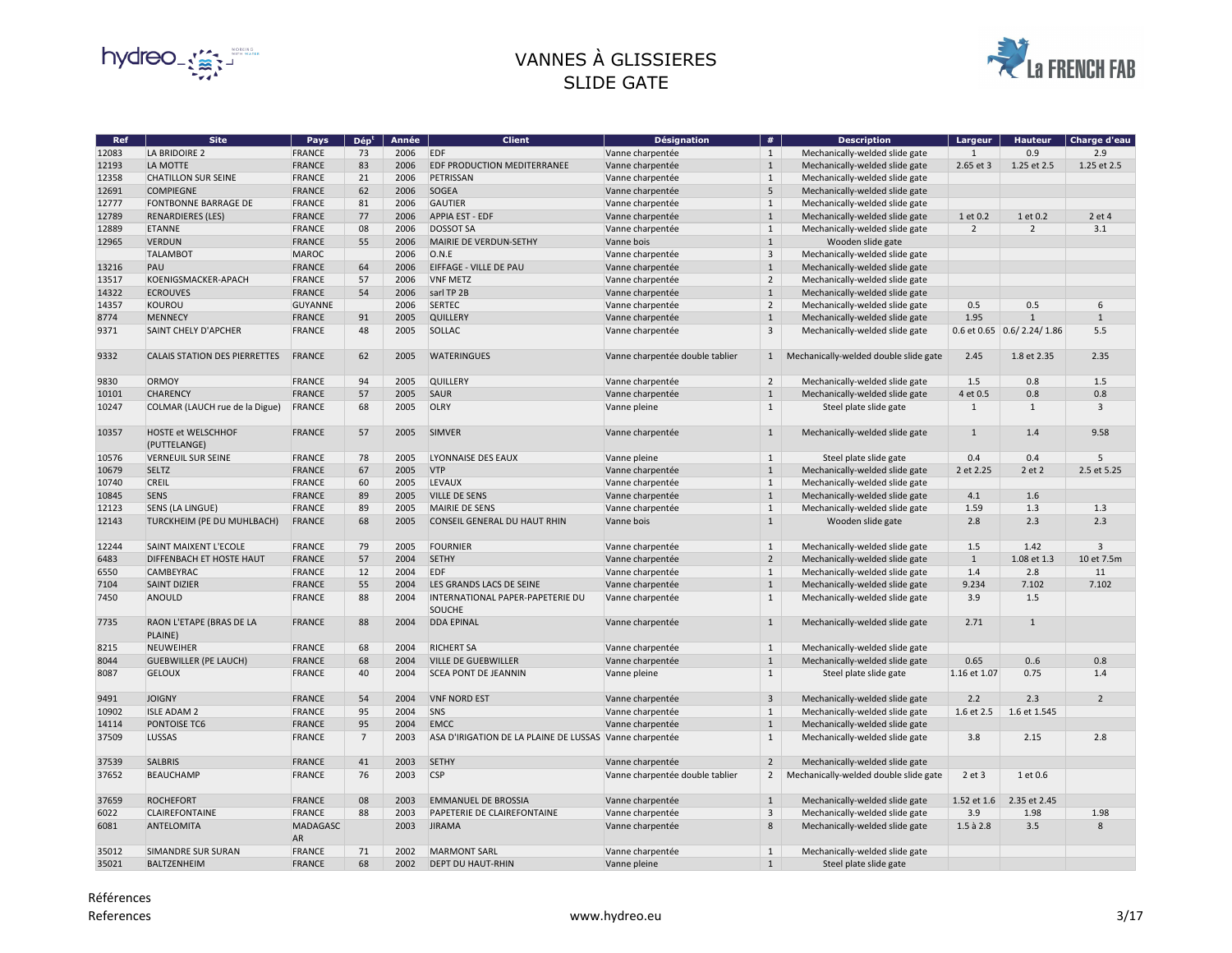

# VANNES À GLISSIERES SLIDE GATE

| <b>Ref</b>      | <b>Site</b>                                                           | <b>Pays</b>   | $D$ ép <sup>t</sup> | <b>Année</b> | <b>Client</b>                        | <b>Désignation</b>              | #              | <b>Description</b>                    | Largeur        | <b>Hauteur</b> | <b>Charge d'eau</b> |
|-----------------|-----------------------------------------------------------------------|---------------|---------------------|--------------|--------------------------------------|---------------------------------|----------------|---------------------------------------|----------------|----------------|---------------------|
| 35020           | <b>BEUVRAGES</b>                                                      | <b>FRANCE</b> | 59                  | 2002         | HAINAUT- MAINTENANCE                 | Vanne charpentée                | $\mathbf{1}$   | Mechanically-welded slide gate        | 0.6            | 0.6            |                     |
| 35029           | <b>RAMBERVILLERS</b>                                                  | <b>FRANCE</b> | 88                  | 2002         | <b>MATUSSIERE ET FOREST</b>          | Vanne charpentée                | $\mathbf{1}$   | Mechanically-welded slide gate        |                |                |                     |
| 35032           | <b>LARIANS ET MUNANS</b>                                              | <b>FRANCE</b> | 70                  | 2002         | SMAMVO                               | Vanne charpentée                | $\mathbf{1}$   | Mechanically-welded slide gate        | 4.98           | 1.56           |                     |
| 35033           | <b>LACROST - LA BROTTE</b>                                            | <b>FRANCE</b> | 71                  | 2002         | <b>MARMONT SARL</b>                  | Vanne charpentée                | -1             | Mechanically-welded slide gate        | 2.5            | 1.8            |                     |
| 35038           | <b>JARMENIL</b>                                                       | <b>FRANCE</b> | 88                  | 2002         | <b>HYDROELECTRICITE LORRAINE</b>     | Vanne charpentée                | $\mathbf{1}$   | Mechanically-welded slide gate        |                |                |                     |
| 35047           | <b>HONFLEUR</b>                                                       | <b>FRANCE</b> | 76                  | 2002         | <b>EMCC</b>                          | Vanne charpentée                | $\mathbf{1}$   | Mechanically-welded slide gate        | 0.9            | 0.9            |                     |
| 35048           | <b>CLAIRVAUX- MORLAIS</b>                                             | <b>FRANCE</b> | 10                  | 2002         | CENTRE PENITENTAIRE DE CLAIRVAUX     | Vanne charpentée double tablier | $\mathbf{1}$   | Mechanically-welded double slide gate | $2*2.32$       | 1.1            | 1.1                 |
| 35048           | <b>CLAIRVAUX- MESS 1</b>                                              | <b>FRANCE</b> | 10                  | 2002         | CENTRE PENITENTAIRE DE CLAIRVAUX     | Vanne charpentée                | $\mathbf{1}$   | Mechanically-welded slide gate        | 1.78           | 1.4            | 1.4                 |
| 35048           | <b>CLAIRVAUX - MESS 5</b>                                             | <b>FRANCE</b> | 10                  | 2002         | CENTRE PENITENTAIRE DE CLAIRVAUX     | Vanne charpentée                | $\mathbf{1}$   | Mechanically-welded slide gate        | 1.48           | 1.75           | 1.75                |
| 35048           | <b>CLAIRVAUX - LE MOULIN</b>                                          | <b>FRANCE</b> | 10                  | 2002         | CENTRE PENITENTAIRE DE CLAIRVAUX     | Vanne charpentée                | $\mathbf{1}$   | Mechanically-welded slide gate        | 1.135          | 1.3            | 1.3                 |
| 35048           | <b>CLAIRVAUX - GRANGES 2</b>                                          | <b>FRANCE</b> | 10                  | 2002         | CENTRE PENITENTAIRE DE CLAIRVAUX     | Vanne charpentée                | $\mathbf{1}$   | Mechanically-welded slide gate        | 1.83           | 1.5            | 1.5                 |
| 35050           | <b>CROMARY</b>                                                        | <b>FRANCE</b> | 25                  | 2002         | <b>B BOUVRESSE (CROMARY)</b>         | Vanne charpentée                | $\mathbf{1}$   | Mechanically-welded slide gate        |                |                |                     |
| 36312           | <b>DANNEMARIE</b>                                                     | <b>FRANCE</b> | 68                  | 2002         | <b>VOGT ET CIE</b>                   | Vanne charpentée                | $\mathbf{1}$   | Mechanically-welded slide gate        | 0.45           | 1.08           | 4.8                 |
| 36315           | <b>ETUPES</b>                                                         | <b>FRANCE</b> | 67                  | 2002         | <b>VHM HEINRICH CANALISATION</b>     | Vanne charpentée                | $\mathbf{1}$   | Mechanically-welded slide gate        | 320            | 400            |                     |
| 36328           | <b>VEUXHAULLES SUR AUBE</b>                                           | <b>FRANCE</b> | 21                  | 2002         | <b>SCEA DES TARPIERES</b>            | Vanne charpentée                | $\mathbf{1}$   | Mechanically-welded slide gate        | 6.65           | 2.05           |                     |
| 4598            | <b>KICHOMPRE</b>                                                      | <b>FRANCE</b> | 88                  | 2002         | <b>GARNIER THIEBAUT</b>              | Vanne charpentée                | $\mathbf{1}$   | Mechanically-welded slide gate        | 2.99           | 0.8+0.05 bois  | $\mathbf{1}$        |
| 36347           | <b>REMIREMONT</b>                                                     | <b>FRANCE</b> | 88                  | 2002         | <b>GREGOIRE ET DINKEL</b>            | Vanne charpentée                | $\mathbf{1}$   | Mechanically-welded slide gate        |                |                |                     |
| 36349           | <b>CHAUTAY</b>                                                        | <b>FRANCE</b> | 18                  | 2002         | <b>THIBAULT</b>                      | Vanne charpentée                | $\mathbf{1}$   | Mechanically-welded slide gate        | 0.8            | 0.8            |                     |
| 33266           | <b>WEYERSHEIM MOULIN DE</b>                                           | <b>FRANCE</b> | 67                  | 2001         | DDAF SAVERNE / SYNDICAT DES RIVIERES | Vanne charpentée                | -1             | Mechanically-welded slide gate        | 3.546          | 2.3            |                     |
| 33269           | <b>NANCY MECHELLE</b>                                                 | <b>FRANCE</b> | 54                  | 2001         | PERTUY                               | Vanne charpentée                | $\mathbf{1}$   | Mechanically-welded slide gate        | 3              | $\overline{2}$ | 2.5                 |
| 34307           | <b>LACROST</b>                                                        | <b>FRANCE</b> | 71                  | 2001         | <b>MARMONT SARL</b>                  | Vanne charpentée                | $\mathbf{1}$   | Mechanically-welded slide gate        | 4              | $\overline{2}$ | 3.5                 |
| 34320           | KUNHEIM PRISE D'EAU / RHIN                                            | <b>FRANCE</b> | 68                  | 2001         | <b>DPT DU HAUT RHIN</b>              | Vanne charpentée                | $\mathbf{1}$   | Mechanically-welded slide gate        |                |                |                     |
| 34335           | <b>URBES BASSIN RN66</b>                                              | <b>FRANCE</b> | 68                  | 2001         | RICHERT                              | Vanne charpentée                | $\mathbf{1}$   | Mechanically-welded slide gate        | $\overline{2}$ | 0.3            | $\overline{2}$      |
| 34333           | <b>CHIGNY</b>                                                         | <b>FRANCE</b> | 02                  | 2001         | <b>SICAE</b>                         | Vanne charpentée                | $\mathbf{1}$   | Mechanically-welded slide gate        | 1.02           | 0.97           | 1.7                 |
| 34336           | ARTZENHEIM (BIESHEIM)                                                 | <b>FRANCE</b> | 68                  | 2001         | <b>DEPARTEMENT DU HAUT RHIN</b>      | Vanne charpentée                | $\mathbf{1}$   | Mechanically-welded slide gate        | 2.7            | $\overline{2}$ |                     |
| 34337           | <b>MILLONFOSSE</b>                                                    | <b>FRANCE</b> | 59                  | 2001         | HAINAUT- MAINTENANCE                 | Vanne charpentée                | $\mathbf{1}$   | Mechanically-welded slide gate        | 0.6            | 0.6            |                     |
| 34342           | GOUVIEUX                                                              | <b>FRANCE</b> | 60                  | 2001         | <b>SETHY</b>                         | Vanne charpentée                | $\mathbf{1}$   | Mechanically-welded slide gate        |                |                |                     |
| 36303           | <b>ARC ET SENANS</b>                                                  | <b>FRANCE</b> | 25                  | 2001         | <b>DDAF DOUBS</b>                    | Vanne charpentée                | $\mathbf{1}$   | Mechanically-welded slide gate        | 7              | 1.7            | 1.7                 |
| 30817           | <b>CLAIREFONTAINE</b>                                                 | <b>FRANCE</b> | 88                  | 2000         | PAPETERIE DE CLAIREFONTAINE          | Vanne charpentée                | $\mathbf{1}$   | Mechanically-welded slide gate        | 6.4            | 1.3            |                     |
| 30255           | <b>ESCAUPONT</b>                                                      | <b>FRANCE</b> | 59                  | 2000         | <b>HAINAUT MAINTENANCE</b>           | Vanne charpentée                | $\mathbf{1}$   | Mechanically-welded slide gate        |                |                |                     |
| 30836           | <b>LONGCHAMPS SUR AIRE</b>                                            | <b>FRANCE</b> | 55                  | 2000         | <b>JUDE MICHEL</b>                   | Vanne charpentée                | $\mathbf{1}$   | Mechanically-welded slide gate        |                |                |                     |
| 30843-<br>30844 | LAC VERT ET LAC<br><b>SCHIESSROTHRIED</b>                             | <b>FRANCE</b> | 68                  | 2000         | <b>RICHERT GENIE CIVIL</b>           | Vanne charpentée                | $\mathbf{1}$   | Mechanically-welded slide gate        |                |                |                     |
| 30855           | MONTCHAUVET (J.SEGUELA)                                               | <b>FRANCE</b> | 78                  | 2000         | PRS                                  | Vanne charpentée                | $\mathbf{1}$   | Mechanically-welded slide gate        | 0.97           | 1.3            |                     |
| 30856           | ST SAMSON SUR RANCE (ECLUSE<br>DU CHATELIER)                          | FRANCE        | 44                  | 2000         | <b>EMCC</b>                          | Vanne charpentée                | 1              | Mechanically-welded slide gate        | 1.4            | 1.4            |                     |
| 30854           | <b>BLANQUI</b>                                                        | <b>FRANCE</b> | 94                  | 2000         | PRS                                  | Vanne pleine                    | $\mathbf{1}$   | Steel plate slide gate                |                |                |                     |
| 30866           | STE COLOMBE SUR SEINE                                                 | <b>FRANCE</b> | 21                  | 2000         | <b>TREFILEUROPE</b>                  | Vanne charpentée                | $\overline{2}$ | Mechanically-welded slide gate        | $\mathbf{1}$   | $\overline{2}$ |                     |
| 30871           | NOYELLES-GODAULT                                                      | <b>FRANCE</b> | 62                  | 2000         | METALEUROP                           | Vanne charpentée                | $\mathbf{1}$   | Mechanically-welded slide gate        | $\mathbf{1}$   | $\mathbf{1}$   | 4                   |
| 30877           | <b>CAYENNE</b>                                                        | <b>FRANCE</b> | <b>DOM</b>          | 2000         | <b>GUYANAISE DES EAUX</b>            | Vanne charpentée                | $\mathbf{1}$   | Mechanically-welded slide gate        | 6.24           | 3              |                     |
| 30878           | <b>ERSTEIN</b>                                                        | <b>FRANCE</b> | 67                  | 2000         | <b>UEM ERSTEIN</b>                   | Vanne charpentée                | $\mathbf{1}$   | Mechanically-welded slide gate        |                |                |                     |
| 33252           | ARTZENHEIM (MOULIN DE<br>KUNHEIM-ISCHERT-SAUGIESSEN-<br>NEUF BRISACH) | <b>FRANCE</b> | 68                  | 2000         | DEPARTEMENT DU HAUT RHIN             | Vanne charpentée                | $\mathbf{1}$   | Mechanically-welded slide gate        |                |                |                     |
| 33261           | <b>COURCHAPON</b>                                                     | <b>FRANCE</b> | 25                  | 2000         | <b>ETS RUGGIERI NOUVELLE</b>         | Vanne charpentée                | $\mathbf{1}$   | Mechanically-welded slide gate        | 3.5            | 2.2            |                     |
| 30897           | <b>CHARTRAIN</b>                                                      | <b>FRANCE</b> | 42                  | 2000         | <b>VILLE DE ROANNE</b>               | Vanne charpentée                | $\mathbf{1}$   | Mechanically-welded slide gate        | 0.7            | 0.55           | 45                  |

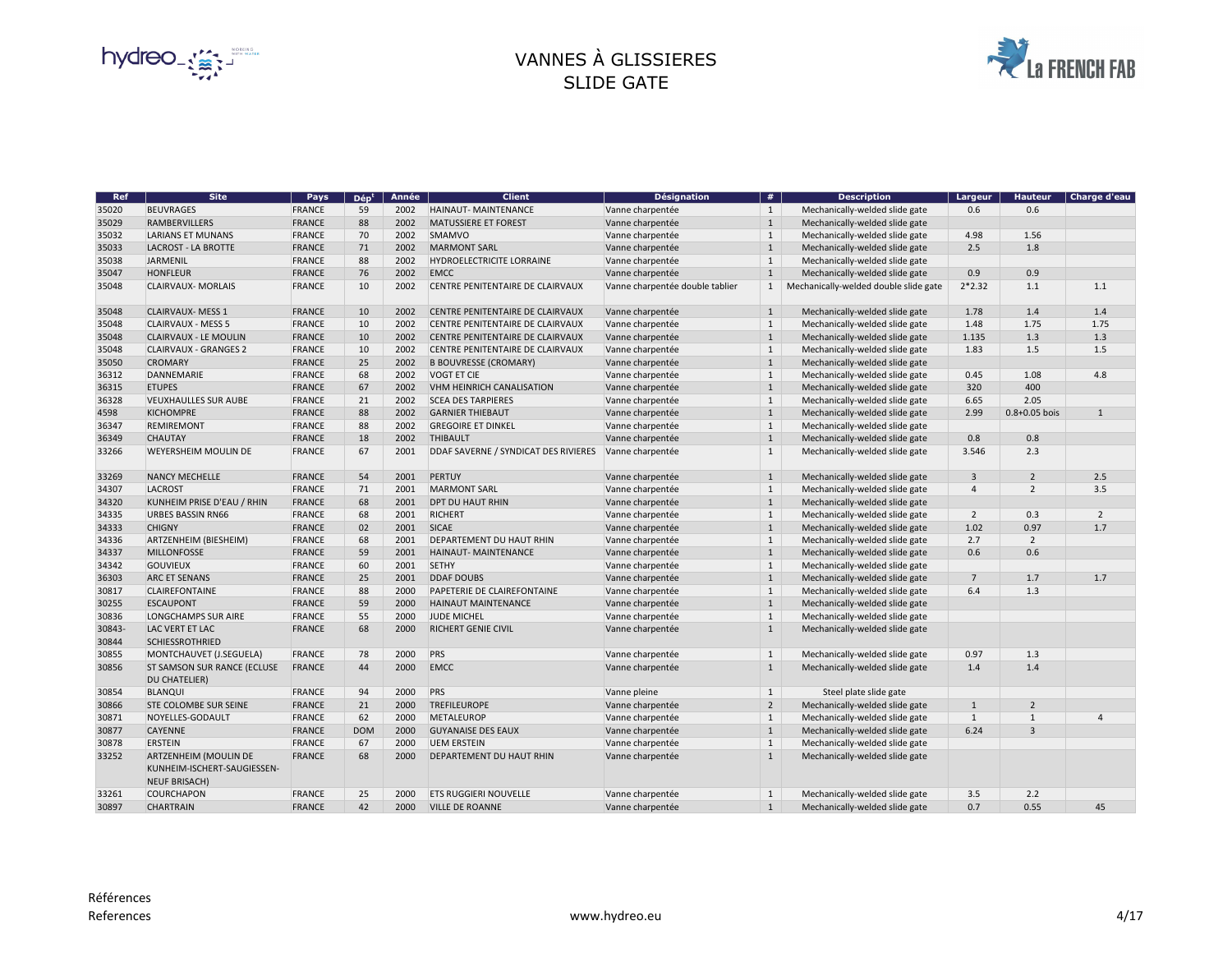

### VANNES WAGON ROLLER GATE

| <b>Ref</b> | <b>Site</b>                                   | <b>Pays</b>   | Dépt | Année | <b>Client</b>       | <b>Désignation</b> | #            | <b>Description</b> | Largeur        | <b>Hauteur</b> | <b>Charge d'eau</b> |
|------------|-----------------------------------------------|---------------|------|-------|---------------------|--------------------|--------------|--------------------|----------------|----------------|---------------------|
| C087       | <b>STRASBOURG</b>                             | <b>FRANCE</b> | 67   | 2021  | EDF / CIH MULHOUSE  | Vanne wagon        | 8            | Roller gate        | 4              | 4              | 20                  |
| 27044      | JARMENIL VANNES                               | <b>FRANCE</b> | 88   | 2020  | <b>GME</b>          | Vanne wagon        | $2^{\circ}$  | Roller gate        | 4.5            | 4.35           | 4.35                |
| 27019      | <b>KEMBS</b>                                  | <b>FRANCE</b> | 68   | 2019  | <b>EDF</b>          | Vanne wagon        | 4            | Roller gate        | 3.25           | 6.25           |                     |
| 19095      | <b>CHAMPCELLA 2</b>                           | <b>FRANCE</b> |      | 2011  | <b>EDF</b>          | Vanne wagon        | $\mathbf{1}$ | Roller gate        | 2.2            | 1.5            | 4.12                |
| 19101      | <b>BEAUMONT-MONTEUX</b>                       | <b>FRANCE</b> | 26   | 2011  | <b>EDF</b>          | Vanne wagon        | $\mathbf{1}$ | Roller gate        | 2.7            | 2.7            | 6.3                 |
| 17128      | <b>CAMBEYRAC</b>                              | <b>FRANCE</b> | 12   | 2009  | <b>EDF</b>          | Vanne wagon        | $\mathbf{1}$ | Roller gate        | 10.4           | 5.8            | $\cdots$            |
| 17262      | LES CLAPEYS                                   | <b>FRANCE</b> | 73   | 2009  | <b>SOREA</b>        | Vanne wagon        | $\mathbf{1}$ | Roller gate        | 2.3            | 2.5            | 5.15                |
| 17054      | PEYRISSAC                                     | <b>FRANCE</b> | 19   | 2008  | <b>EDF</b>          | Vanne wagon        | $\mathbf{1}$ | Roller gate        | 4.3            | 4.3            | 11.25               |
| 9683       | <b>ST VALERY4</b>                             | <b>FRANCE</b> | 80   | 2004  | <b>DUMEZ</b>        | Vanne wagon        | $\mathbf{1}$ | Roller gate        | 8.4            | 7.38           | 6.18                |
| 35031      | CHARMES CENTRALE DU CANAL DU MOULIN DU PAQUIS | <b>FRANCE</b> | 88   | 2002  | <b>EVH</b>          | Vanne wagon        | $\mathbf{1}$ | Roller gate        | 2.4            | 1.8            | 3                   |
| 33270      | <b>CROTOY</b>                                 | <b>FRANCE</b> | 80   | 2001  | <b>DDE MARITIME</b> | Vanne wagon        | $\mathbf{1}$ | Roller gate        | 4              | 3              | 6.4                 |
| 34314      | VOGELSHEIM ex ECLUSE DU RHIN                  | <b>FRANCE</b> | 68   | 2001  | <b>VNF</b>          | Vanne wagon        | $\mathbf{1}$ | Roller gate        | $\overline{2}$ | $\overline{2}$ | 8.8                 |
| 35001      | <b>MOYEUVRE GRANDE</b>                        | <b>FRANCE</b> | 57   | 2001  | <b>DRIRE</b>        | Vanne wagon        | $\mathbf{1}$ | Roller gate        | 2.5            | $\overline{2}$ | 6.5                 |
| 35015      | KEMBS (PE ALIM CANAL DE HUNINGUE)             | <b>FRANCE</b> | 68   | 2001  | DEPT DU HAUT RHIN   | Vanne wagon        | $\mathbf{1}$ | Roller gate        |                |                |                     |

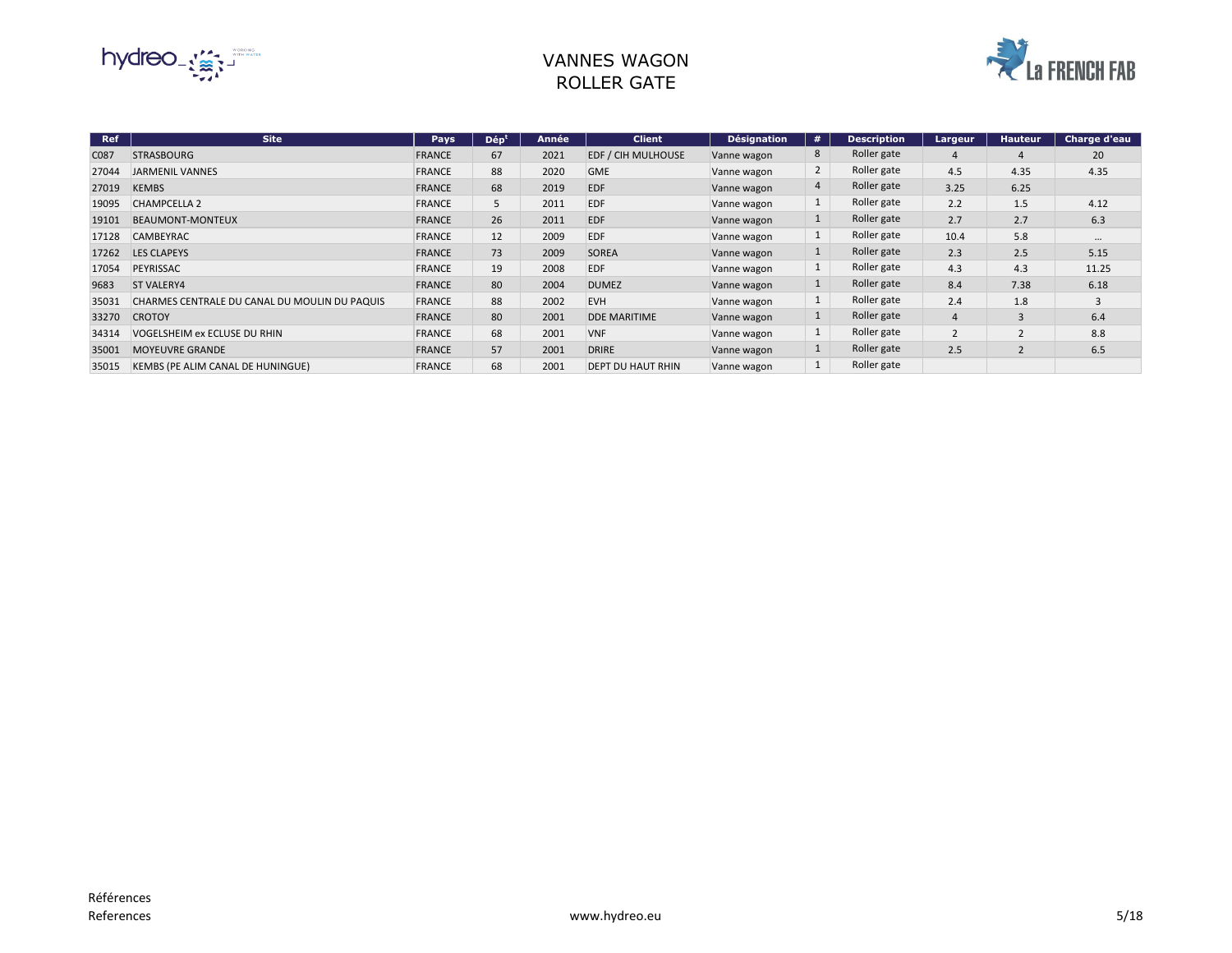

#### VANNES SECTEUR RADIAL GATE



| <b>Ref</b> | <b>Site</b>        | Pays          | $D$ ép $t$ | Année | <b>Client</b>             | <b>Désignation</b> | #            | <b>Description</b> | Largeur | <b>Hauteur</b> | <b>Charge d'eau</b> |
|------------|--------------------|---------------|------------|-------|---------------------------|--------------------|--------------|--------------------|---------|----------------|---------------------|
| C055       | <b>FUMEL</b>       | <b>FRANCE</b> | 47         | 2020  | <b>SCS FUMEL ENERGIE</b>  | Vanne secteur      | щ.           | Radial gate        | 13      | 11             | 10                  |
| 27022      | <b>GEDRE</b>       | <b>FRANCE</b> | 65         | 2020  | <b>EDF / CIH TOULOUSE</b> | Vanne secteur      | $\mathbf{1}$ | Radial gate        | 10      | 5.8            | 5.8                 |
| 27022      | <b>GEDRE</b>       | <b>FRANCE</b> | 65         | 2020  | <b>EDF / CIH TOULOUSE</b> | Vanne secteur      | $1 \ \nu$    | Radial gate        | 4       | 3.5            |                     |
| 18160      | CADARACHE          | <b>FRANCE</b> | 13         | 2010  | <b>EDF</b>                | Vanne secteur      | $\mathbf{1}$ | Radial gate        | 25      | 6.5            |                     |
| 17262      | <b>LES CLAPEYS</b> | <b>FRANCE</b> | 73         | 2009  | <b>SOREA</b>              | Vanne secteur      | $\mathbf{2}$ | Radial gate        |         |                |                     |
| 30897      | <b>CHARTRAIN</b>   | <b>FRANCE</b> | 42         | 2000  | <b>VILLE DE ROANNE</b>    | Vanne secteur      | $\mathbf{1}$ | Radial gate        | 0.7     | 0.55           | 45                  |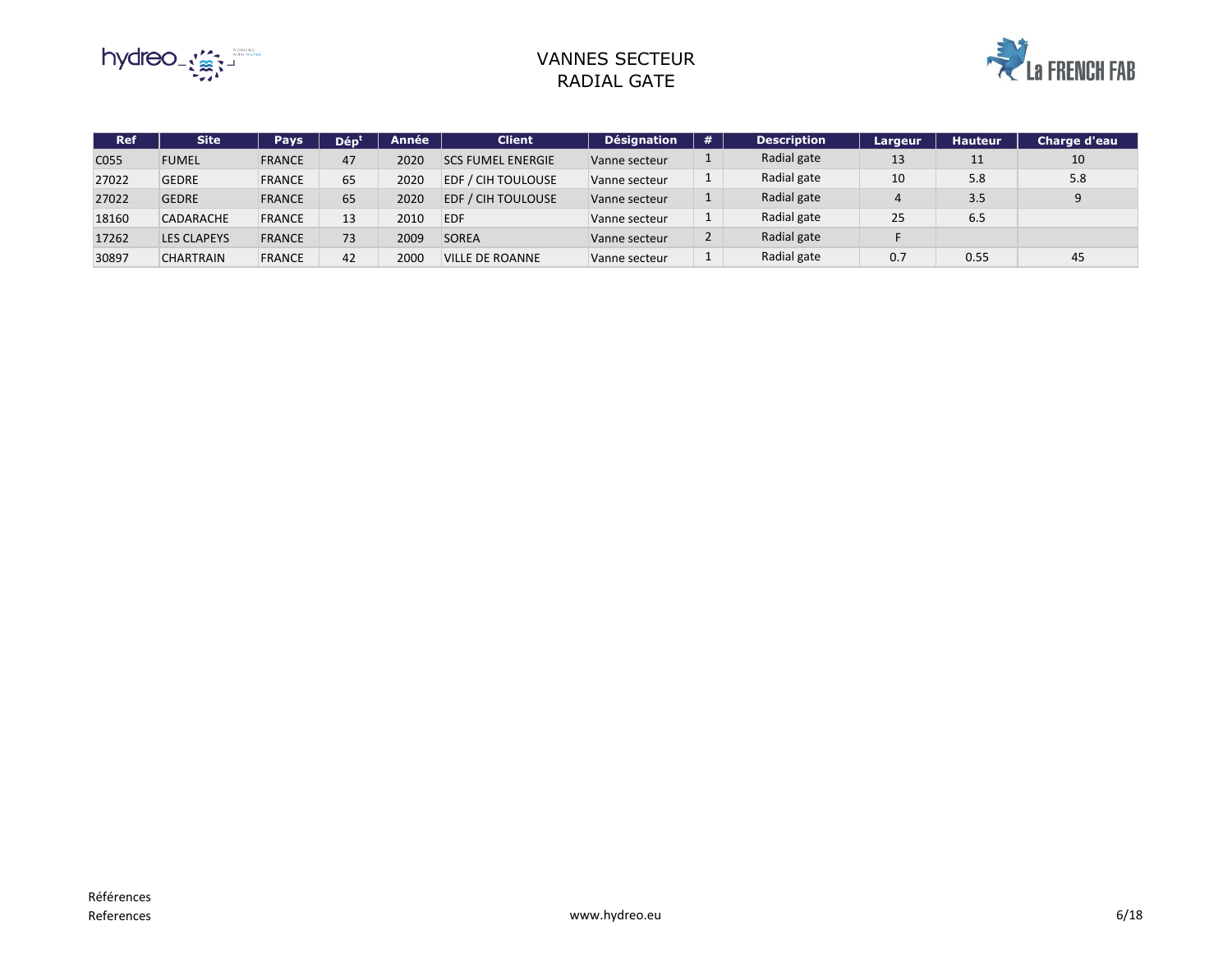

# VANNES LOCK GATE

| <b>Ref</b> | <b>Site</b>                                                 | <b>Pays</b>   | Dép <sup>t</sup> | Année | <b>Client</b>                        | <b>Désignation</b>  | #              | <b>Description</b>        | <b>Largeur</b> | <b>Hauteur</b> | <b>Charge d'eau</b> |
|------------|-------------------------------------------------------------|---------------|------------------|-------|--------------------------------------|---------------------|----------------|---------------------------|----------------|----------------|---------------------|
| C126       | <b>VILLIERS SUR SEINE</b>                                   | <b>FRANCE</b> | 77               | 2021  | VNF Bassin de la Seine               | Vantail porte aval  |                | 2 Downstream Lock Gate    | 10.5           | 5.15           |                     |
| C107       | <b>VITRY AUX LOGES</b>                                      | <b>FRANCE</b> | 45               | 2021  | Dpt du Loiret via ARTELIA avec Sethy | Vantail porte aval  |                | 2   Downstream Lock Gate  | 5.2            | 3.06           | 2.97                |
| C107       | <b>VITRY AUX LOGES</b>                                      | <b>FRANCE</b> | 45               | 2021  | Dpt du Loiret via ARTELIA avec Sethy | Vantail porte amont |                | <b>Upstream Lock Gate</b> | 5.2            | 6.31           | 2.97                |
| 26091      | <b>ILLKIRCH</b>                                             | <b>FRANCE</b> | 67               | 2018  | <b>REGION GRAND EST</b>              | Vantail porte aval  |                | Downstream Lock Gate      | 1,9 et 1,6     | 2,5 et 3       | 2,5 et 3            |
| 25079      | PONT CANAL DE CHANTEMERLE                                   | <b>FRANCE</b> | 03               | 2017  | Syndicat Intercommunal via SEGEC GC  | Vantail porte amont |                | 2 Upstream Lock Gate      | 3.7            | 1.85           | 1,85m               |
| 19021      | PONT MALIN                                                  | <b>FRANCE</b> |                  | 2011  | <b>VNF</b>                           | Vantail porte aval  |                | 2 Downstream Lock Gate    | 12             | 8.65           |                     |
| 19062      | Canal du LOING                                              | <b>FRANCE</b> | 77               | 2011  | <b>VNF</b>                           | Vantail porte       |                | 18 Lock Gate              | 5.2            | Varie          | 5.2                 |
| 18105      | <b>COURLON</b>                                              | <b>FRANCE</b> | 89               | 2010  | <b>VNF</b>                           | Vantail porte aval  |                | Downstream Lock Gate      | 10.5           | 3.72           |                     |
| sans       | AYGUESVIVES                                                 | <b>FRANCE</b> | 31               | 2009  | <b>VNF</b>                           | Vantail porte amont |                | 2 Upstream Lock Gate      |                |                |                     |
| 17244      | Canal RHIN/RHONE                                            | <b>FRANCE</b> | 25-68            | 2009  | <b>VNF</b>                           | Vantail porte       |                | 16 Lock Gate              |                |                |                     |
| 13738      | ECLUSE 41 MARNE AU RHIN                                     | <b>FRANCE</b> | 67               | 2007  | <b>VNF</b>                           | Vantail porte amont |                | 2 Upstream Lock Gate      |                |                |                     |
| 13738      | ECLUSE 44 MARNE AU RHIN                                     | <b>FRANCE</b> | 67               | 2007  | <b>VNF</b>                           | Vantail porte aval  |                | Downstream Lock Gate      |                |                |                     |
| 14595      | <b>CHAMPAGNE sur SEINE</b>                                  | <b>FRANCE</b> | 77               | 2007  | <b>VNF</b>                           | Vantail porte aval  | 2              | Downstream Lock Gate      | 18             | 8.25           |                     |
| 37502      | POUILLY / MEUSE                                             | <b>FRANCE</b> | 55               | 2003  | <b>VNF</b>                           | Vantail porte amont | $\overline{2}$ | Upstream Lock Gate        | 3.105          | 4.2            | 4.2                 |
| 37538      | FONTENOY LE CHÂTEAU-BIEF36                                  | <b>FRANCE</b> | 88               | 2003  | <b>VNF EPINAL</b>                    | Vantail porte aval  |                | 2 Downstream Lock Gate    | 7              | 4.46           | $\overline{4}$      |
| 35010      | <b>HAN SUR MEUSE</b>                                        | <b>FRANCE</b> | 55               | 2002  | <b>VNF VOID</b>                      | Vantail porte       |                | 2 Lock Gate               |                |                |                     |
| 33277      | <b>GROSBLIEDERSTROFF-ECLUSE 30-</b><br><b>SARREGUEMINES</b> | <b>FRANCE</b> | 57               | 2001  | <b>SIRCO</b>                         | Vantail porte aval  |                | Downstream Lock Gate      |                |                |                     |
| 34326      | BISSERT-ECLUSE18                                            | <b>FRANCE</b> | 67               | 2001  | <b>SIRCO</b>                         | Vantail porte amont |                | 2   Upstream Lock Gate    | 5.2            | 3.26           | 3.26                |
| 30894-     | <b>HEYRITZ et KRAFT</b>                                     | <b>FRANCE</b> | 67               | 2000  | <b>SIRCO</b>                         | Vantail porte aval  |                | Downstream Lock Gate      |                |                |                     |

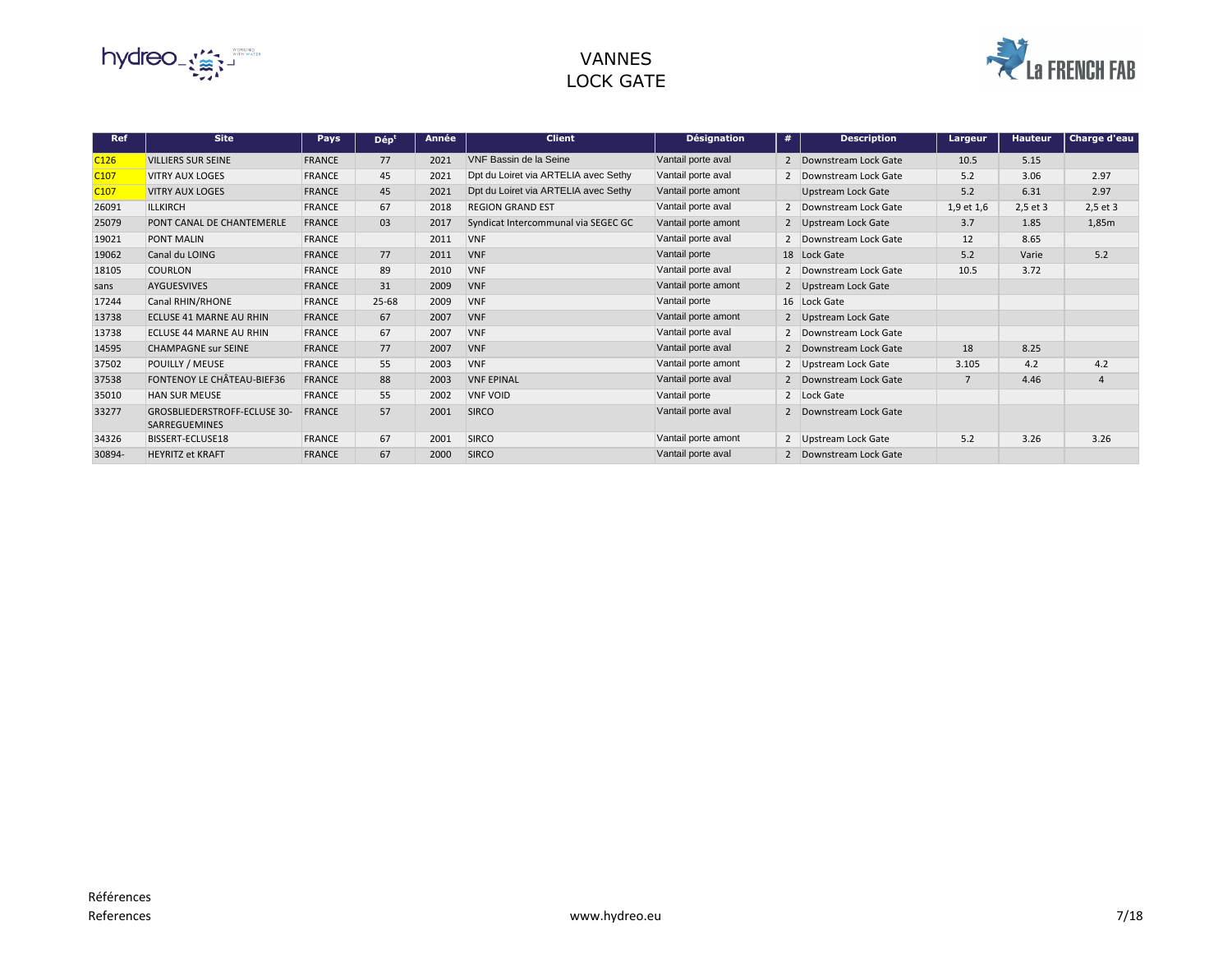

### VANNES **STOPLOGS**

| <b>Ref</b> | <b>Site</b>                      | <b>Pays</b>   | $\mathbf{D}\acute{\mathbf{e}}\mathbf{p}^{\mathsf{t}}$ | <b>Année</b> | <b>Client</b>               | <b>Désignation</b>               | # | $\mid$ Description $\mid$ | Largeur        | <b>Hauteur</b> | <b>Charge d'eau</b> |
|------------|----------------------------------|---------------|-------------------------------------------------------|--------------|-----------------------------|----------------------------------|---|---------------------------|----------------|----------------|---------------------|
| C128       | <b>EGUZON</b>                    | <b>FRANCE</b> | 36                                                    | 2021         | <b>EDF</b>                  | Batardeau 4 cotés                |   | 5 Stoplogs                | 3              | $\overline{7}$ |                     |
| 26087      | CHATELLERAULT                    | <b>FRANCE</b> | 86                                                    | 2018         | <b>EDF vis HSM</b>          | <b>Batardeau 3 cotés</b>         |   | 2 Stoplogs                | 3.51           | 2.695          | 8.85                |
| 24110      | <b>GRENOBLE INTERSECTION D39</b> | <b>FRANCE</b> | 38                                                    | 2016         | <b>SYMBHI via MOULIN TP</b> | <b>Batardeau anti-inondation</b> |   | 1 Stoplogs                | 7.16           | 0.43           | 0.43                |
| 24138      | <b>KEMBS PAP</b>                 | <b>FRANCE</b> | 68                                                    | 2016         | EDF                         | Batardeau 3 cotés                | 4 | Stoplogs                  |                |                |                     |
| 23073      | <b>TREVADINE</b>                 | <b>FRANCE</b> | $2^{\circ}$                                           | 2015         | EDF                         | <b>Batardeau 3 cotés</b>         |   | 1 Stoplogs                | $\overline{7}$ | 0.7            | 0.7                 |
| 22075      | <b>BASSE MAULDE</b>              | <b>FRANCE</b> | 87                                                    | 2014         | EDF / HYDROSTADIUM          | Batardeau horizontal circulaire  |   | $1$ Stoplogs              | dia $2,2$      |                | 15 m à PHE          |
| 23044      | <b>CHINON</b>                    | <b>FRANCE</b> | 37                                                    | 2014         | <b>EDF via EMCC</b>         | <b>Batardeau 3 cotés</b>         |   | 3 Stoplogs                | $\overline{2}$ | 2.35           | $\mathbf{3}$        |
| 23044      | <b>CHINON</b>                    | <b>FRANCE</b> | 37                                                    | 2014         | <b>EDF via EMCC</b>         | <b>Batardeau 3 cotés</b>         |   | 4 Stoplogs                | $\overline{2}$ | 0.95           | 0.95                |
| 23061      | <b>FOURVOIRIE</b>                | <b>FRANCE</b> | 38                                                    | 2014         | <b>ANDRITZ</b>              | Batardeau 4 cotés                |   | 1 Stoplogs                | 2.83           | 1.12           | 5.3                 |
| 23066      | <b>PANNECIERE</b>                | <b>FRANCE</b> | 58                                                    | 2014         | HYDROKARST                  | Batardeau hémisphérique          |   | $1$ Stoplogs              | dia $2,4$      | 2.4            | 45.5                |
| 19042      | CIZE-BOLOZON                     | <b>FRANCE</b> | 01                                                    | 2011         | EDF                         | Batardeau cintré                 |   | 8 Stoplogs                | 10.485         | 17.3           | 17.3                |
| 19101      | <b>BEAUMONT-MONTEUX</b>          | <b>FRANCE</b> | 26                                                    | 2011         | <b>EDF</b>                  | Batardeau 4 cotés                |   | 1 Stoplogs                | 3.9            | 2.8            | 10                  |
| 19142      | <b>St ETIENNE les RMT</b>        | <b>FRANCE</b> | 88                                                    | 2011         | <b>SICAE</b>                | <b>Batardeau 3 cotés</b>         |   | 1 Stoplogs                |                |                |                     |
| 17149      | <b>MOTZ</b>                      | <b>FRANCE</b> | 74                                                    | 2010         | EDF                         | Batardeau 3 cotés                |   | 2 Stoplogs                |                |                |                     |
| 18117      | <b>BASSE-ISERE</b>               | <b>FRANCE</b> | 26                                                    | 2010         | EDF                         | <b>Batardeau 3 cotés</b>         |   | 10 Stoplogs               |                |                |                     |
| 18117      | <b>BASSE-ISERE</b>               | <b>FRANCE</b> | 26                                                    | 2010         | EDF                         | Batardeau 3 cotés                |   | 7 Stoplogs                |                |                |                     |
| 18155      | <b>CHORANCHE</b>                 | <b>FRANCE</b> | 38                                                    | 2010         | EDF                         | Batardeau 4 cotés                |   | 2 Stoplogs                |                |                |                     |
| 17147      | <b>CHAUVAN</b>                   | <b>FRANCE</b> | 87                                                    | 2009         | EDF                         | <b>Batardeau 3 cotés</b>         |   | 1 Stoplogs                | 9              | 5.5            | $\overline{3}$      |
| 18188      | <b>ROANNE</b>                    | <b>FRANCE</b> | 42                                                    | 2009         | ROANNE ENERGIE NOUVELLE     | Batardeau 4 cotés                |   | 2 Stoplogs                |                |                |                     |
| 17031      | <b>BARRAGE DE LA ROCHE</b>       | <b>FRANCE</b> | 86                                                    | 2008         | EDF                         | Batardeau 3 cotés                |   | 3 Stoplogs                | 3.46 et 302    | 1.52           | 9.13                |
| 11712      | MONTIGNY LE CHÂTEAU              | <b>FRANCE</b> | 10                                                    | 2006         | <b>Mme MENAGER SMOLL</b>    | Batardeau 3 cotés                |   | 1 Stoplogs                | 0.5            | 1.6            |                     |
| 11998      | <b>BEAUCHASTEL</b>               | <b>FRANCE</b> | 26                                                    | 2006         | <b>CNR</b>                  | <b>Batardeau 3 cotés</b>         |   | 1 Stoplogs                |                |                |                     |
| 10237      | <b>PONT REMY</b>                 | <b>FRANCE</b> | 80                                                    | 2005         | <b>REVET</b>                | Batardeau 3 cotés                |   | 1 Stoplogs                | 14.5           | 2.63           | 2.83                |
| 10851      | <b>KEMBS</b>                     | <b>FRANCE</b> |                                                       | 2005         | <b>EDF KEMBS</b>            | <b>Batardeau 3 cotés</b>         |   | 2 Stoplogs                |                |                |                     |
| 36336      | <b>JOUARS</b>                    | <b>FRANCE</b> | 78                                                    | 2003         | SETHY                       | Batardeau 3 cotés                |   | 1 Stoplogs                | 0.86           | 1.7            | 1.7                 |
| 36320      | <b>SAINT ALBAN DES VILLARDS</b>  | <b>FRANCE</b> | 73                                                    | 2002         | <b>EDF GRENOBLE</b>         | Batardeau 3 cotés                |   | 1 Stoplogs                | $2*1.75$       | 2.11           |                     |
| 36310      | <b>SAINT VALERY 3</b>            | <b>FRANCE</b> | 80                                                    | 2001         | DDE ST VALERY / SOMME       | Batardeau 3 cotés                |   | 1 Stoplogs                | 8.4            | 4.73           | 5.73                |

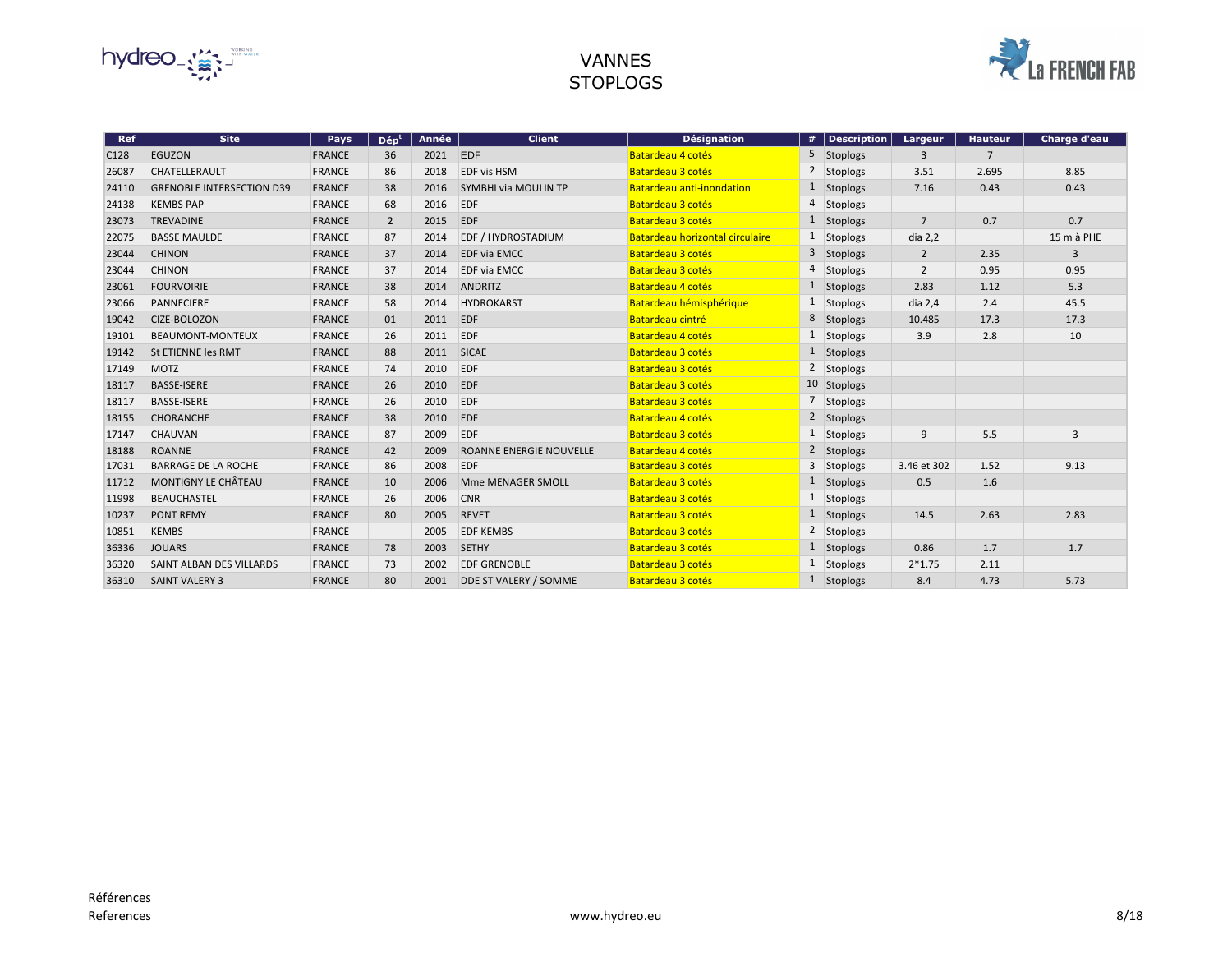

# CLAPETS FLAP GATE

| <b>Ref</b>       | <b>Site</b>                             | <b>Pays</b>   | $\vert$ Dép $^{\rm t}\vert$ | Année | <b>Client</b>                        | <b>Désignation</b>                    | #              | <b>Description</b>                    | <b>Hauteur</b> | <b>Largeur</b>  | <b>D</b> Palier |
|------------------|-----------------------------------------|---------------|-----------------------------|-------|--------------------------------------|---------------------------------------|----------------|---------------------------------------|----------------|-----------------|-----------------|
| C <sub>107</sub> | <b>VITRY AUX LOGES</b>                  | FRANCE 45     |                             | 2021  | Dpt du Loiret via ARTELIA avec Sethy | Clapet mû par vérin                   | $\vert$ 1      | Flap Gate with hydraulic cylinder     | $\overline{3}$ | 5.85            | 100/120         |
| 24079            | <b>BONNEVILLE (LE BRONZE)</b>           | FRANCE        | 74                          | 2016  | PETAVIT                              | Clapet mû par motoréducteur et chaine |                | Flap Gate with gear motor and chain   | 3.8            | 9.5             | 100/120         |
| 23087            | <b>FISLIS</b>                           | FRANCE 68     |                             | 2015  | Conseil départemental du haut rhin   | Clapet mû par vérin                   |                | Flap Gate with hydraulic cylinder     | 1.17           | 6               | 70              |
| 22068            | <b>GROS MOULIN</b>                      | FRANCE 88     |                             | 2014  | <b>SARL GROS MOULIN</b>              | Clapet mû par vérin                   |                | Flap Gate with hydraulic cylinder     | 0.8            | 1.38            | 40              |
| 22150            | <b>GRENOBLE</b>                         | FRANCE 38     |                             | 2014  | <b>SYMBHI</b>                        | Clapet mû par vérin                   |                | Flap Gate with hydraulic cylinder     | 2.5            | 12              | 100             |
| 22150            | <b>GRENOBLE</b>                         | FRANCE 38     |                             | 2014  | <b>SYMBHI</b>                        | Clapet mû par vérin                   |                | Flap Gate with hydraulic cylinder     | 1.2            | 6.5             | 100             |
| 22150            | <b>GRENOBLE</b>                         | FRANCE 38     |                             | 2014  | <b>SYMBHI</b>                        | Clapet mû par vérin                   |                | Flap Gate with hydraulic cylinder     | $\overline{2}$ | 11              | 100             |
| 22150            | <b>GRENOBLE</b>                         | FRANCE 38     |                             | 2014  | <b>SYMBHI</b>                        | Clapet mû par vérin                   |                | Flap Gate with hydraulic cylinder     | 1.85           | 8.5             | 100             |
| 21082            | SAINT PANTALEON DE L'ARCHE              | FRANCE 19     |                             | 2013  | <b>SEVIGNE</b>                       | Clapet mû par vérin                   |                | Flap Gate with hydraulic cylinder     | $\overline{2}$ | 8               | 70              |
| 19045            | <b>BOURGUIGNONS</b>                     | FRANCE        | 10                          | 2010  | <b>HYDROP</b>                        | Clapet mû par vérin                   |                | Flap Gate with hydraulic cylinder     | 2.1            | $\overline{4}$  | 50              |
| 19048            | <b>BOURG et COMIN</b>                   | FRANCE 02     |                             | 2010  | <b>VNF</b>                           | Clapet mû par cric oscillant          |                | Flap Gate with motorised ratchet jack | 1.55           | 3.5             | 65              |
| 17149            | <b>MOTZ</b>                             | FRANCE 74     |                             | 2007  | <b>EDF</b>                           | Clapet mû par vérin                   |                | Flap Gate with hydraulic cylinder     |                |                 |                 |
| 17128            | <b>CAMBEYRAC</b>                        | FRANCE 12     |                             | 2009  | EDF                                  | Clapet mû par vérin                   |                | Flap Gate with hydraulic cylinder     |                |                 |                 |
| 15099            | <b>MAILLY LA VILLE</b>                  | FRANCE 89     |                             | 2008  | <b>VNF</b>                           | Clapet mû par vérin                   |                | Flap Gate with hydraulic cylinder     | $\overline{2}$ | 11              |                 |
| 15216            | ARGENTAN                                | FRANCE 61     |                             | 2008  | <b>VILLE D'ARGENTAN</b>              | Clapet mû par vérin                   |                | Flap Gate with hydraulic cylinder     | $1.3$          | 11.35           |                 |
| 14685            | <b>ESPIERRE</b>                         | FRANCE        | 59                          | 2007  | COMMÛNAUTE URBAINE DE LILLE          | Clapet mû par vérin                   |                | Flap Gate with hydraulic cylinder     | 1.5            | 12.4            |                 |
| 14651            | <b>FAATAUTIA</b>                        | FRANCE 98     |                             | 2007  | <b>ELECTRICITE DE TAHITI</b>         | Clapet mû par vérin                   |                | Flap Gate with hydraulic cylinder     | 2.2            | 6               |                 |
| 14977            | <b>DIENAY</b>                           | FRANCE 21     |                             | 2007  |                                      | Clapet mû par vérin                   |                | Flap Gate with hydraulic cylinder     |                |                 |                 |
| 13803            | PRELANDON                               | FRANCE        | 72                          | 2007  | CONSEIL GENERAL DE LA SARTHE         | Clapet mû par vérin                   |                | Flap Gate with hydraulic cylinder     | $\overline{2}$ | 18.5            |                 |
| 12017            | <b>MEZIERES</b>                         | FRANCE 08     |                             | 2006  | SIVU DE CHARLEVILLE MEZIERES-WARCQ   | Clapet mû par vérin                   |                | Flap Gate with hydraulic cylinder     | 3.1            | 15.55           |                 |
| 12089            | <b>GIVET 2 TC1</b>                      | FRANCE 08     |                             | 2006  | <b>VNF</b>                           | Clapet mû par vérin                   |                | Flap Gate with hydraulic cylinder     | 4.16           | 15              |                 |
| 13226            | <b>QUESNOY</b>                          | FRANCE        | 59                          | 2006  | NORPAC                               | Clapet mû par vérin                   |                | Flap Gate with hydraulic cylinder     | 3.3            | 8.9             |                 |
| 13396            | <b>LAMOTTE BREBIERE</b>                 | <b>FRANCE</b> | 80                          | 2006  | STUCKY/VENNA                         | Clapet mû par motoréducteur et chaine |                | Flap Gate with gear motor and chain   | $\overline{3}$ | 5               |                 |
| 13683            | MAILLY LE CHÂTEAU                       | FRANCE 89     |                             | 2006  | <b>VNF</b>                           | Clapet mû par vérin                   |                | Flap Gate with hydraulic cylinder     | 1.85           | 6.5             |                 |
| 14057            | <b>PROISY</b>                           | FRANCE        | 02                          | 2006  | <b>SETHY</b>                         | Clapet mû par vérin                   |                | Flap Gate with hydraulic cylinder     |                |                 |                 |
| 10384            | <b>VILLERS DEVANT MOUZON</b>            | FRANCE 08     |                             | 2005  | SETHY                                | Clapet mû par vérin                   |                | Flap Gate with hydraulic cylinder     |                |                 |                 |
| 10750            | LA MOTTE SERVOLEX                       | FRANCE        | 74                          | 2005  | SOCCO                                | Clapet mû par vérin                   |                | Flap Gate with hydraulic cylinder     | 1.5            | 7.5             |                 |
| 11157            | <b>BIEVRE</b>                           | <b>FRANCE</b> |                             | 2005  | <b>SETHY</b>                         | Clapet mû par vérin                   |                | Flap Gate with hydraulic cylinder     | 0.7            | 2.5             | 50              |
| 11337            | <b>LOUVIERS</b>                         | FRANCE 27     |                             | 2005  | SETHY                                | Clapet mû par vérin                   |                | Flap Gate with hydraulic cylinder     | 1.5            | 6.9             | 70              |
| 11719            | <b>HAUTMONT</b>                         | FRANCE 59     |                             | 2005  | HAINAUT- MAINTENANCE                 | Clapet mû par vérin                   |                | Flap Gate with hydraulic cylinder     | 1.6            | 1.6             | 50              |
| 9735             | <b>ISLE ADAM et PONTOISE</b>            | FRANCE 95     |                             | 2004  | <b>EMCC</b>                          | Clapet mû par vérin                   |                | Flap Gate with hydraulic cylinder     | 4.18           | 34.5 / 12.75    |                 |
| 37520            | NEGREPELISSE                            | FRANCE 12     |                             | 2003  | <b>SARL TTS</b>                      | Clapet mû par vérin                   |                | Flap Gate with hydraulic cylinder     | $\mathbf{1}$   | 10              | 70              |
| 5927             | <b>VIZILLE</b>                          | FRANCE 38     |                             | 2003  | PAPETERIE DE VIZILLE                 | Clapet mû par vérin                   |                | Flap Gate with hydraulic cylinder     | 1.35           | 5               | 50              |
| 35014            | VILLABE (MOULIN DE VILLOISON)           | FRANCE 45     |                             | 2002  | SEIT                                 | Clapet mû par vérin                   |                | Flap Gate with hydraulic cylinder     | 1.25           | $\overline{3}$  |                 |
| 35016-35039      | <b>COLMAR (BARRAGE DE L'ILL)</b>        | FRANCE 67     |                             | 2002  | <b>VNF STRASBOURG</b>                | Clapet mû par vérin                   |                | Flap Gate with hydraulic cylinder     | 0.55           | 31.75           | lubaqua         |
| 36340            | <b>SAVONNIERES</b>                      | FRANCE 45     |                             | 2002  | <b>SETHY</b>                         | Clapet mû par vérin                   |                | Flap Gate with hydraulic cylinder     | 1.773          | $7\overline{ }$ | 70              |
| 35031            | CHARMES CENTRALE DU CANAL DU FRANCE     |               | 88                          | 2002  | <b>EVH</b>                           | Clapet mû par vérin                   |                | Flap Gate with hydraulic cylinder     | 2.7            | 1.5             | 50              |
| 37661            | AUCH PONT D'ENDOUMINGUE                 | FRANCE 32     |                             | 2002  | <b>VENNA ENGINEERING</b>             | Clapet mû par vérin                   | $\overline{2}$ | Flap Gate with hydraulic cylinder     | 3.58           | 15              | 140             |
| 6711             | <b>DE HOND</b>                          | FRANCE B      |                             | 2002  | <b>ECOWATT</b>                       | Clapet mû par vérin                   |                | Flap Gate with hydraulic cylinder     | 1.5            | 5               | 50              |
| 33268            | LA BRESSE                               | FRANCE 88     |                             | 2001  | MAIRIE DE LA BRESSE                  | Clapet mû par vérin                   |                | Flap Gate with hydraulic cylinder     | 1.08           | 10.5            | 70-90           |
| 34347            | SAINT ALBAN DES VILLARDS                | FRANCE        | 73                          | 2001  | <b>BALLOT</b>                        | Clapet mû par vérin                   |                | Flap Gate with hydraulic cylinder     | 2.1            | 7.2             | 105             |
| 35011            | CORBEIL ESSONNES (MOULIN D'AN FRANCE 94 |               |                             | 2001  | <b>QUILLERY</b>                      | Clapet mû par vérin                   |                | Flap Gate with hydraulic cylinder     | 1.25           | 2.5             |                 |
| 36309            | <b>MONTCLEY</b>                         | <b>FRANCE</b> |                             | 2001  | SYNDICAT VALLEE BASSE DE L'OGNON     | Clapet mû par vérin                   |                | Flap Gate with hydraulic cylinder     |                |                 |                 |
| 37529            | <b>ST VENANT ET ROBECQ</b>              | FRANCE 59     |                             | 2001  | NORPAC                               | Clapet mû par vérin                   |                | Flap Gate with hydraulic cylinder     | 1.45           | 4.5             | 50              |
| 30831            | <b>THUN ST AMAND</b>                    | FRANCE 59     |                             | 2000  | HAINAUT- MAINTENANCE                 | Clapet mû par vérin                   |                | Flap Gate with hydraulic cylinder     | $\mathbf{1}$   | 8               | 50              |
| 30879            | VALDOIE                                 | FRANCE 90     |                             | 2000  | <b>PERTUY</b>                        | Clapet mû par vérin                   |                | Flap Gate with hydraulic cylinder     | 1.3            | 15.5            | 50              |
| 30889            | <b>BELESBAT MOULIN DE</b>               | FRANCE 94     |                             | 2000  | <b>QUILLERY</b>                      | Clapet mû par vérin                   |                | Flap Gate with hydraulic cylinder     | 0.8            | 4.24            | 50              |
| 30891            | <b>ALVA</b>                             | FRANCE P      |                             | 2000  | JAYME DA COSTA                       | Clapet mû par vérin                   |                | Flap Gate with hydraulic cylinder     | 2.5            | 13              | 100             |
|                  |                                         |               |                             |       |                                      |                                       |                |                                       |                |                 |                 |

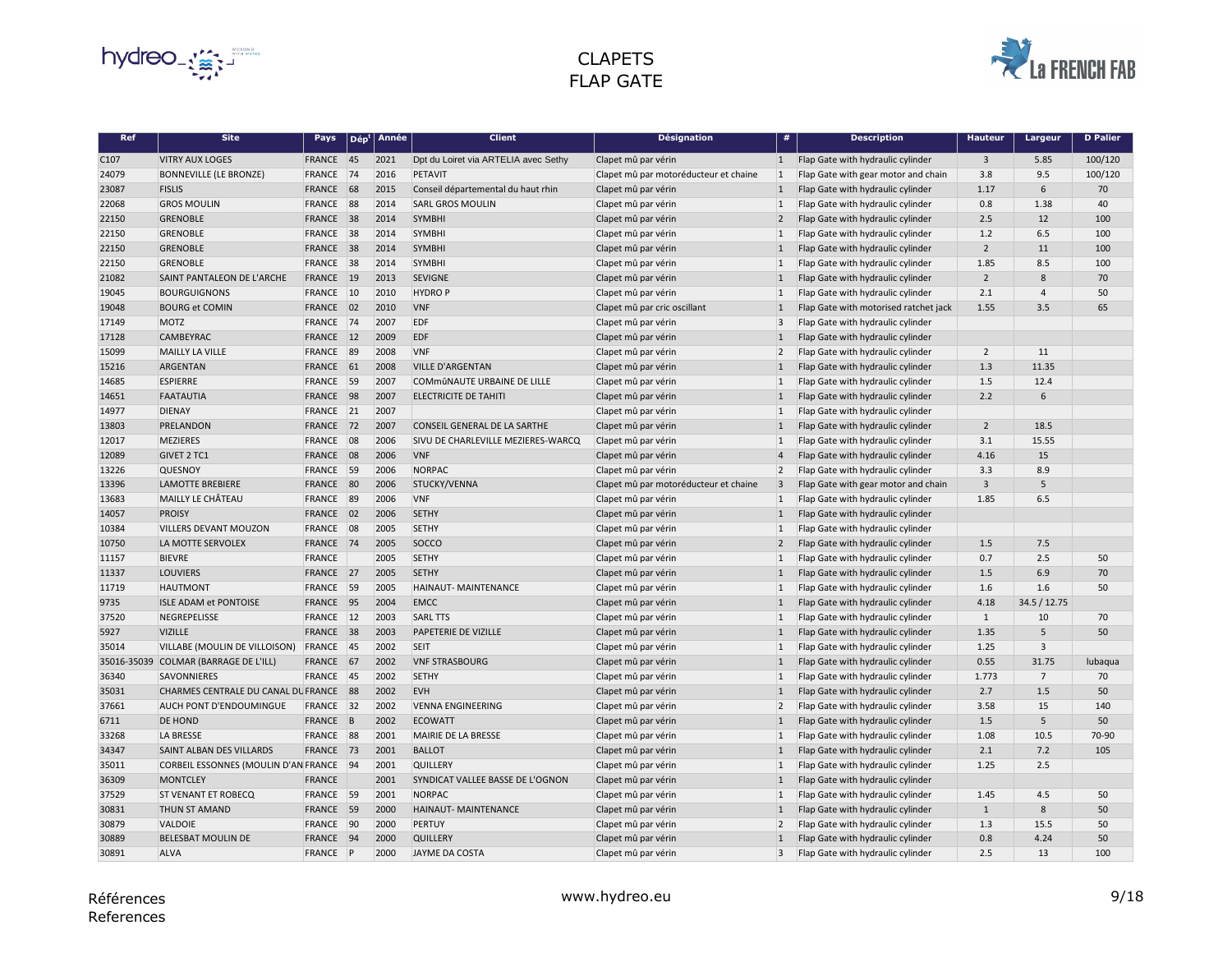

# CLAPETS FLAP GATE

| <b>Ref</b> | <b>Site</b>          | <b>Pays</b> | $ \mathsf{D\acute{e}p}^{\mathsf{t}} $ Année $ \mathsf{D\acute{e}p}^{\mathsf{t}} $ | Client <sup>1</sup>         | <b>Désignation</b>  | <b>Description</b>                | <b>Hauteur</b> | Largeur | <b>D</b> Palier |
|------------|----------------------|-------------|-----------------------------------------------------------------------------------|-----------------------------|---------------------|-----------------------------------|----------------|---------|-----------------|
| 33274      | <b>RAMBERVILLERS</b> | FRANCE 88   | <b>2000</b>                                                                       | CHÂTEAU DE LA FORGE         | Clapet mû par vérin | Flap Gate with hydraulic cylinder | 1.5            | 10      | 70-90           |
| 34308      | ST AMAND LES EAUX    | FRANCE 59   | 2000                                                                              | HAINAUT- MAINTENANCE        | Clapet mû par vérin | Flap Gate with hydraulic cylinder | .              | 4.3     | 50              |
| 34324      | SAINT LÔ             | FRANCE 14   | 2000                                                                              | <b>ETS LA FOSSE ET FILS</b> | Clapet mû par vérin | Flap Gate with hydraulic cylinder |                |         |                 |

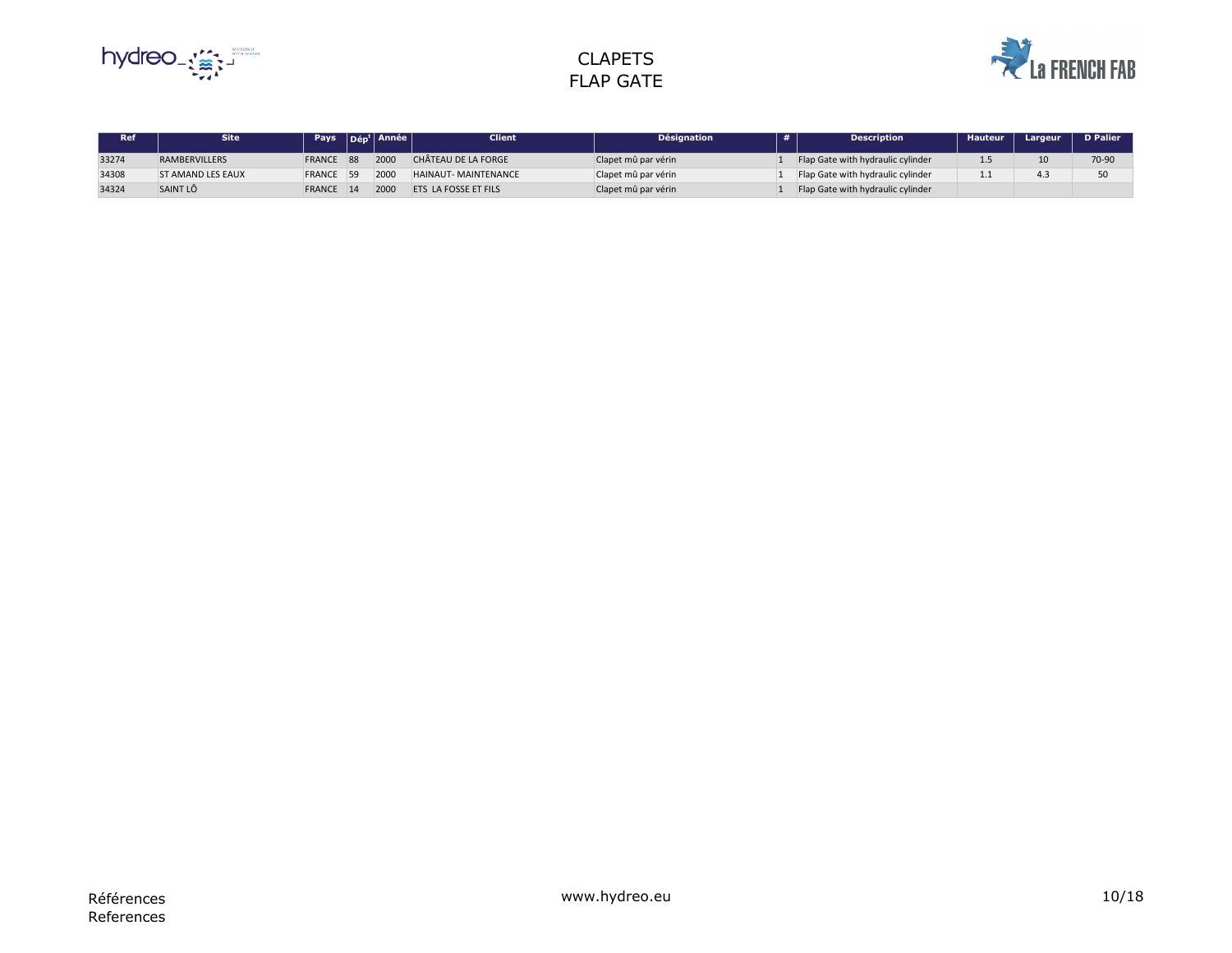

# DÉGRILLEURS HYDRAULIQUES HYDRAULIC TRASH RACK CLEANER

| <b>Ref</b>       | <b>Site</b>                         | <b>Pays</b>   | Dé Année             | <b>Client</b>                                | <b>Désignation</b>                                              | <b>Description</b>           | <b>Bras A</b> | <b>Bras B</b> | Angle           | н.    | . L .          |
|------------------|-------------------------------------|---------------|----------------------|----------------------------------------------|-----------------------------------------------------------------|------------------------------|---------------|---------------|-----------------|-------|----------------|
| C <sub>099</sub> | <b>RAMBERVILLERS</b>                | <b>FRANCE</b> | 88 2021              | AQUA WATTS                                   | DHB Double bras, rateau largeur 3200mm                          | Hydraulic Trash rack cleaner |               |               |                 |       |                |
| 26065            | <b>JARMENIL</b>                     | FRANCE        | 88<br>2018           | GME                                          | DHB Mobile à pince                                              | Hydraulic Trash rack cleaner | 4.8           | 6             | $65^{\circ}/H$  |       | 9.4            |
| 26086            | STEINSAU                            | <b>FRANCE</b> | 67<br>2018           | <b>REGION GRAND EST</b>                      | DHB Mobile à pince + passerelle de roulement                    | Hydraulic Trash rack cleaner | 3.1           | 5.2           | $72^{\circ}/H$  | 3.8   | 18             |
| 25095            | HUTTENHEIM                          | <b>FRANCE</b> | 67 2017              | GME                                          | DHA Hybride Mobile à pince                                      | Hydraulic Trash rack cleaner | 3.15          | 5.3           | $33^{\circ}/V$  | 4.15  | 16             |
| 25113            | <b>BEAUMONT MONTEUX</b>             | <b>FRANCE</b> | 26 2017              | <b>EDF</b> via HSM                           | DHC FIXE renforcé double bras                                   | Hydraulic Trash rack cleaner | $4,8+3,5$     | 8.4           | $35^{\circ}/H$  | 5.9   |                |
| 26054            | <b>NEUVIAL</b>                      | FRANCE        | $ 03\rangle$<br>2016 | SNC NEUVIALEC                                | DHC Mobile + Champ de grille hydro + Goulotte                   | Hydraulic Trash rack cleaner | $2,5+5,3$     | 9.5           | $26^{\circ}/H$  | 5.34  | 8              |
| 23084            | KIBALI                              | <b>CONGO</b>  | 2015                 | HPP                                          | DHC Mobile renforcé double bras                                 | Hydraulic Trash rack cleaner | $2,5+6,5$     | 12.5          | 45              | 14    | 22.1           |
| 23103            | THUNIMONT                           | FRANCE        | 88 2015              | SARL LYONNET                                 | DHA Mobile + Champ de grille hydro + Goulotte                   | Hydraulic Trash rack cleaner | 2.7           | 5             | $70^{\circ}/V$  | 3.5   | 8.5            |
| 23148            | <b>REVIN</b>                        | <b>FRANCE</b> | 2015<br>8            | <b>HYDROSTADIUM</b>                          | DHB remplacement bras A et B                                    | Hydraulic Trash rack cleaner | $3,8+2,8$     | 10,8 plié     | $45^\circ$      | 9.3   | 25             |
| 21085            | LAMALATE                            | FRANCE        | 25<br>2013           | <b>ENERGIE LAMALTE</b>                       | DHB Mobile + Champ de grille                                    | Hydraulic Trash rack cleaner | 4.7           | 6.6           | $40^{\circ}/V$  | 6     | 16             |
| 19065            | Moulin de VILLARS                   | <b>FRANCE</b> | 86 2011              | <b>HYDROCOP</b>                              | DHC mobile + Champ de grille + drome                            | Hydraulic Trash rack cleaner |               |               |                 |       |                |
| 18059            | <b>JONCET</b>                       | FRANCE        | 66 2010              | SHEM                                         | <b>DHB Mobile</b>                                               | Hydraulic Trash rack cleaner |               |               |                 |       |                |
| 18081            | <b>CAMON</b>                        | <b>FRANCE</b> | 31 2010              | EDF                                          | DHB+Champ de grille                                             | Hydraulic Trash rack cleaner |               |               |                 |       |                |
| 18115            | <b>ITXASSOU</b>                     | FRANCE        | 64<br>2010           | <b>HYDROSTADIUM</b>                          | 2 Dégrilleurs double bras côte à côte+Champ de grille           | Hydraulic Trash rack cleaner |               |               |                 |       |                |
| 19020            | ASTE-BEON                           | <b>FRANCE</b> | 64 2010              | MECAMONT (Client final: SHEM)                | <b>DHB Mobile</b>                                               | Hydraulic Trash rack cleaner |               |               |                 |       |                |
| 20044            | <b>St GERMAIN DE JOUX</b>           | FRANCE        | $ 01 $ 2010          | FAMY                                         | DHA fixe double bras                                            | Hydraulic Trash rack cleaner | 3.1           | 2.1           | $20^{\circ}/V$  | 2.17  | 6.6            |
| 17262            | <b>LES CLAPEYS</b>                  | <b>FRANCE</b> | 73<br>2009           | SOREA                                        | DHB+Champ de grille                                             | Hydraulic Trash rack cleaner |               |               |                 |       |                |
| 18188            | ROANNE                              | <b>FRANCE</b> | 42 2009              | <b>ROANNE ENERGIE NOUVELLE</b>               | DHC mobile à télescope, goulotte embarquée + Champ de grille    | Hydraulic Trash rack cleaner |               |               |                 |       |                |
| 14985            | <b>TANCUA</b>                       | <b>FRANCE</b> | 39<br>2008           | SAS D'ELECTRICITE DE MOREZ DU JURA           | DHA                                                             | Hydraulic Trash rack cleaner |               |               |                 | 3     | 10             |
| 17023            | LUZ                                 | FRANCE        | 65<br>2008           | <b>EDF UP TOULOUSE</b>                       | DHB+Champ de grille+Rechauffeur GH                              | Hydraulic Trash rack cleaner |               |               |                 |       |                |
| 17071            | LE REFRAIN                          | <b>FRANCE</b> | 25 <br>2008          | <b>EDF</b>                                   | <b>DHB Mobile</b>                                               | Hydraulic Trash rack cleaner |               |               |                 |       |                |
| 14477            | <b>SAINT BRICE SUR VIENNE</b>       | FRANCE        | 87 2007              | <b>FJ PRODUCTIONS ELECTRIQUES</b>            |                                                                 | Hydraulic Trash rack cleaner | 5.5           | 6.5           | 20              | 7.25  | 13             |
| 13498            | <b>CANDOL</b>                       | <b>FRANCE</b> | 89<br>2007           | <b>VAUDOIS</b>                               | DHA fixe + grille en tole perforée                              | Hydraulic Trash rack cleaner | 3.3           | 3.4           | 20              | 3.65  | 1.5            |
| 12427            | <b>BARBEREY SAINT SULPICE</b>       | FRANCE        | $ 10\rangle$<br>2006 | <b>SDE AUBE</b>                              | DHB                                                             | Hydraulic Trash rack cleaner | 3.8           | 5.72          | 28              | 4.72  | 15.09          |
| 9062             | <b>COMMISSEY</b>                    | <b>FRANCE</b> | 89<br>2005           | <b>ICAUNAISE</b>                             | DHB                                                             | Hydraulic Trash rack cleaner | 3.4           | 4.95          | 15              | 4.51  | 12             |
| 11072            | FRANGEY                             | FRANCE        | 89<br>2005           | <b>ICAUNAISE</b>                             | DHA                                                             | Hydraulic Trash rack cleaner | 3.5           | 5.23          | 19              |       | 6.9            |
| 11491            | <b>BRIDOIRE</b>                     | <b>FRANCE</b> | 73 2005 EDF          |                                              | DHB                                                             | Hydraulic Trash rack cleaner | 3.6           | 5.32          | 20 <sub>2</sub> | 5.075 | 5.98           |
| 11370            | <b>RUDET</b>                        | FRANCE        | 56<br>2005           | STE FRANCAISE DES CHUTES DE BARRAGE          | DHB                                                             | Hydraulic Trash rack cleaner |               |               |                 |       |                |
| 8336             | <b>MONTHEY</b>                      | <b>SUISSE</b> | 2004                 | SERVICES INDUSTRIELS DE MONTHEY              | Hybride pied type B, fixe                                       | Hydraulic Trash rack cleaner | 4.3           | 5.9           | 20              | 6     | $\overline{4}$ |
| 8674             | <b>BAIGTS</b>                       | FRANCE        | $ 19\rangle$<br>2004 | <b>EDF BRIVES</b>                            | DHB + grilles pivotantes + 4 vannes                             | Hydraulic Trash rack cleaner | 4             | 5.7           | 20              | 5.1   | 7.4            |
| 37537            | <b>DUNKERQUE (4 ECLUSE)</b>         | <b>FRANCE</b> | 2003<br>59           | <b>EDITP</b>                                 | DHA Mobil avec pince, convoyeur, alim enrouleur, réchauffeur GH | Hydraulic Trash rack cleaner | 2.365         | 4.351         | 15              | 3.75  | 17             |
| 35027            | <b>LAVANCIA</b>                     | FRANCE        | 39<br>2002           | <b>STE CHUTES DE L'AIN</b>                   | 2 profondeurs de dégrillage                                     | Hydraulic Trash rack cleaner | 4.9           | 4.05          | 28              | 6.1   | 11             |
| 36334            | AMELIE NORD 1 et 2                  | <b>FRANCE</b> | 68 2002              | MINES DE POTASSE D'ALSACE                    | 2 dégrilleurs                                                   | Hydraulic Trash rack cleaner | 3.3           | 3.4           | 20              | 3.65  | 1.5            |
| 6712             | <b>DE HOND</b>                      | FRANCE        | B<br>2002            | ECOWATT                                      | $DHA$ fixe + grille                                             | Hydraulic Trash rack cleaner | 3.8           | 4.95          | 15              | 4.11  | 3.5            |
| 7818             | MOUGINS (ex CANNES-<br>NARTASSIERS) | <b>FRANCE</b> | 2002<br>06           | GTM                                          | DHA fixe+grille+conv+arm GH+elec                                | Hydraulic Trash rack cleaner | 3.35          | 4.25          | 20              |       | 3.3            |
| 33264            | <b>TERRIL ANNA</b>                  | FRANCE        | 68 2001              | MINES DE POTASSE D'ALSACE                    |                                                                 | Hydraulic Trash rack cleaner | 3.3           | 3.4           | 20              | 3.65  | 1.5            |
| 33273            | <b>OISSEL</b>                       | <b>FRANCE</b> | 76 2001              | <b>STE YORKSHIRE</b>                         | Rateau inox avec brosse                                         | Hydraulic Trash rack cleaner | 3.3           | 3.925         | 23              | 4.5   | -1             |
| 34347            | SAINT ALBAN DES VILLARDS FRANCE     |               | 73 <br>$ 2001$       | <b>BALLOT</b>                                |                                                                 | Hydraulic Trash rack cleaner |               |               |                 |       |                |
| 35009            | <b>CALAIS</b>                       | <b>FRANCE</b> | 62 2001              | SOGEA                                        | Hybride Pied type B, passerelle, benne                          | Hydraulic Trash rack cleaner | 3.5           | 3.75          | 20              | 3.7   | 5.1            |
| 35017            | MULHOUSE (ILE NAPOLEON FRANCE       |               | 68 2001              | <b>DDE SERVICE AUTOROUTE</b>                 | Benne                                                           | Hydraulic Trash rack cleaner | 3.8           | 4.5           | 15              | 4.65  | 2.46           |
| 35024            | MONTAGNEY LES FORGES L FRANCE       |               | 25 <br>2001          | <b>MRS MOUILLET FRERES</b>                   |                                                                 | Hydraulic Trash rack cleaner | $3 + 2.8$     | 7.1           | 30 <sup>°</sup> | 7.2   | 8.7            |
| 37544            | <b>CHATILLON</b>                    | FRANCE        | 25 <br>2001          | <b>EDF MOUTHIER HAUTE PIERRE</b>             | DHB mobile, roulette écartement bras                            | Hydraulic Trash rack cleaner | 3.8           | 6.58 plié     | 25              | 5.2   | 10             |
| 30847            | <b>BILLAUDE</b>                     | <b>FRANCE</b> | 21 2000              | PAGET - STE DES CHUTES DE L'AIN MR LEONFORTE |                                                                 | Hydraulic Trash rack cleaner | 3.1           | 3.47          | 15              | 2.5   | 2.5            |
| 30850            | MINE MARIE LOUISE                   | FRANCE        | 68 2000              | MINES DE POTASSE D'ALSACE                    | Grille en tole perforée                                         | Hydraulic Trash rack cleaner | 3.3           | 3.4           | 20 <sub>2</sub> | 3.64  | 1.5            |
| 30861            | <b>ERSTEIN</b>                      | <b>FRANCE</b> | 67<br>2000           | <b>UME</b>                                   | Hybride Pied type B                                             | Hydraulic Trash rack cleaner | 4             | 4.75          | 15              | 4.85  | 13.2           |
| 30874            | <b>FLINES LES RACHES</b>            | FRANCE        | 59<br>2000           | SYNDICAT INTERCOMMUNAL DE LA SCARPE          | Hybride Pied type B                                             | Hydraulic Trash rack cleaner | 4.15          | 4.6           | 20              | 4.82  | 4.2            |

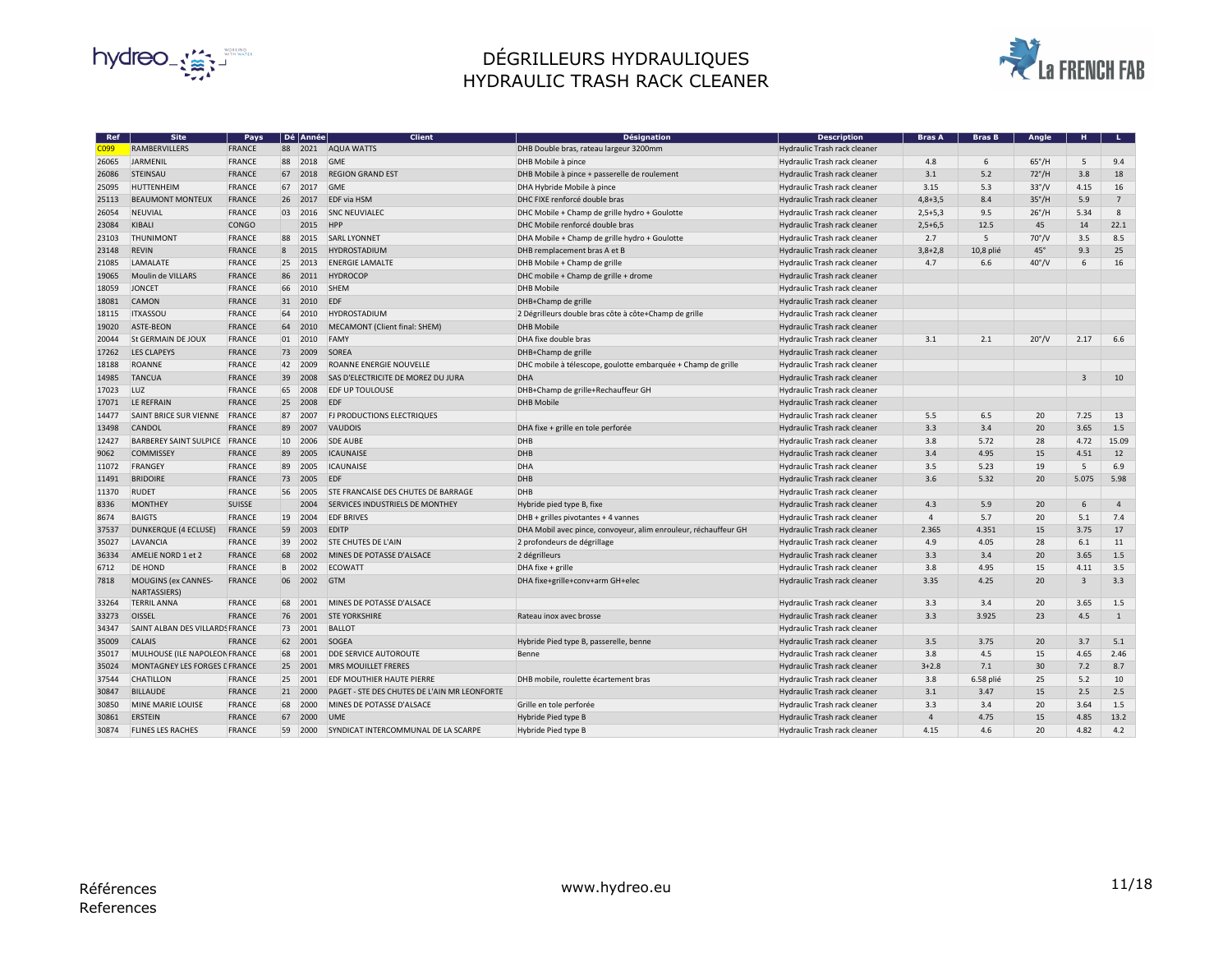

# DÉGRILLEURS MÉCANIQUES MECHANICAL TRASH RACK CLEANER

| <b>Ref</b>       | <b>Site</b>                       | <b>Pays</b>   | Dép <sup>t</sup> | <b>Année</b> | <b>Client</b>                   | <b>Désignation</b>                                                         | <b>Description</b>            | Longueur       | <b>Hauteur</b> | <b>Inclinaison</b> |
|------------------|-----------------------------------|---------------|------------------|--------------|---------------------------------|----------------------------------------------------------------------------|-------------------------------|----------------|----------------|--------------------|
| C <sub>049</sub> | PISCICULTURE DE L'EURE            | <b>FANCE</b>  | 27               | 2021         | PISCICULTURE DE L'EURE          | 1 DM6 neuf + 1 champ de grille                                             | Mechanical Trash rack cleaner | 2.71           | 3.79           | 25/H               |
| 26024            | <b>PISCICULTURE SOHIER</b>        | FRANCE 80     |                  | 2018         | <b>PISCICULTURE SOHIER</b>      | 1 DM6 neuf + 1 DM6 rénové                                                  | Mechanical Trash rack cleaner | 2.955          | 1.5            | 53/H               |
| 24072            | <b>MOULIN DU ROY</b>              | FRANCE 62     |                  | 2016         | PISCICULTURE DU MOULIN DU ROY   | DM6 + grille pisciculture mobile                                           | Mechanical Trash rack cleaner | $\overline{3}$ | 1.5            | 55/H               |
| 25063            | <b>AUTHIE DEGRILLEUR</b>          | FRANCE 62     |                  | 2016         | PISCICULTURE DE L'AUTHIE        | DM6 + grille pisciculture mobile                                           | Mechanical Trash rack cleaner | 4.235          | 1.3            | 38/H               |
| 24019            | <b>ETRUN</b>                      | FRANCE 62     |                  | 2015         | <b>SAE ROHART</b>               | DM Pisciculture Inox modulaire                                             | Mechanical Trash rack cleaner | $\overline{3}$ | 3              | 40/H               |
| 21057            | <b>MOULIN LEGER</b>               | <b>FRANCE</b> |                  | 2013         | ER31                            | DM8                                                                        | Mechanical Trash rack cleaner |                |                |                    |
| 21068            | <b>BREDA</b>                      | FRANCE 38     |                  | 2013         | EDF / HYDROSTADIUM              | $DM6 + grille$                                                             | Mechanical Trash rack cleaner | 3.7            | 2.5            | 53/H               |
| 22013            | <b>BEUSSENT</b>                   | <b>FRANCE</b> |                  | 2013         | <b>GOBERT</b>                   | DM6 + grille pisciculture                                                  | Mechanical Trash rack cleaner | 5.55           | 1.5            | $60/$ H            |
| 20114            | <b>LAVAL SUR VOLOGNE</b>          | FRANCE 88     |                  | 2012         | <b>IMHOFF (PDV)</b>             | DMF grille écartement 1.5mm                                                | Mechanical Trash rack cleaner | 1.44           | 2.6            | 25                 |
| 19101            | <b>BEAUMONT-MONTEUX</b>           | FRANCE 26     |                  | 2011         | <b>EDF</b>                      | 1 DM8 renforcé + grille                                                    | Mechanical Trash rack cleaner |                |                |                    |
| 20089            | <b>CONTE</b>                      | <b>FRANCE</b> |                  | 2011         | Contelec GIROD (thee toul)      | DM8                                                                        | Mechanical Trash rack cleaner | 2.9            |                |                    |
| 14627            | <b>CLERMONT FERRAND</b>           | FRANCE 63     |                  | 2008         | GTI                             | DMF grille écartement 1.5mm, entretoises 70,                               | Mechanical Trash rack cleaner |                |                |                    |
| 15056            | SEDAN                             | FRANCE 8      |                  | 2008         | GTI                             | DMF grille écartement 1.5mm, entretoises 70                                | Mechanical Trash rack cleaner |                |                |                    |
| 13059            | SAINT DIE 2                       | FRANCE 88     |                  | 2007         | GTI                             | DMF grille écartement 1.5mm                                                | Mechanical Trash rack cleaner |                |                |                    |
| 13135            | <b>SENTHEIM</b>                   | FRANCE 68     |                  | 2007         | <b>MAIRIE DE MULHOUSE</b>       | DMA+grille                                                                 | Mechanical Trash rack cleaner |                |                |                    |
| 13193            | MOHA <sub>2</sub>                 | Belgique      |                  | 2007         | <b>CARMEUSE</b>                 | DMB+vanne+serrurerie                                                       | Mechanical Trash rack cleaner |                |                |                    |
| 13984            | <b>VILLEFRANCHE SUR SAONE</b>     | FRANCE 71     |                  | 2007         | GTI                             | DMF grille écartement 1.5mm                                                | Mechanical Trash rack cleaner |                |                |                    |
| 14071            | <b>ANZIN ST AUBIN</b>             | FRANCE 62     |                  | 2007         | SAE DU MONT SAINT VAAST         | <b>DMB Pisciculture</b>                                                    | Mechanical Trash rack cleaner |                |                |                    |
| 14128            | <b>FRESSE EN MONTAGNE</b>         | FRANCE 70     |                  | 2007         | <b>SARL LA JACQUARD</b>         | DMB, rateau en PEHD                                                        | Mechanical Trash rack cleaner |                |                |                    |
| 11411            | PERIGUEUX                         | FRANCE 24     |                  | 2006         | GTI                             | DMF grille écartement 1.5mm                                                | Mechanical Trash rack cleaner | 1.44           | 2.6            | 25                 |
| 12320            | <b>DOUAI</b>                      | FRANCE 59     |                  | 2006         | GTI                             | DMF grille écartement 1.5mm                                                | Mechanical Trash rack cleaner | 1.44           | 2.6            | 25                 |
| 12323            | MONTCEAU LES MINES                | FRANCE 71     |                  | 2006         | GTI                             | DMF grille écartement 1.5mm                                                | Mechanical Trash rack cleaner | 1.44           | 2.6            | 25                 |
| 12404            | KAYSERSBERG                       | FRANCE 68     |                  | 2006         | <b>DSSmith</b>                  |                                                                            | Mechanical Trash rack cleaner |                |                |                    |
| 12945            | DOUAI (LA SOLITUDE)               | FRANCE 59     |                  | 2006         | <b>BRGM DPSM</b>                | DMB sur chassis oscillant, rateau en PEHD                                  | Mechanical Trash rack cleaner |                |                |                    |
| 10065            | <b>MARLES LES MINES</b>           | FRANCE 59     |                  | 2005         | SADE                            | DMA chevillé aux murs                                                      | Mechanical Trash rack cleaner | 6.4            | 1.4            | 30 <sup>°</sup>    |
| 10101            | <b>CHARENCY</b>                   | FRANCE 57     |                  | 2005         | SAUR                            | DMD tout inox + grille                                                     | Mechanical Trash rack cleaner | 1.6            | 2.112          | 37                 |
| 10509            | KAYSERSBERG                       | FRANCE 68     |                  | 2005         | PAPETERIE KAYSERSBERG           | Grille perforée                                                            | Mechanical Trash rack cleaner |                |                |                    |
| 12544            | <b>LOURCHES</b>                   | FRANCE 59     |                  | 2005         | <b>HAINAUT- MAINTENANCE</b>     | DMA+grille+tole raccordement                                               | Mechanical Trash rack cleaner | 3.77           | 5.88           | 25                 |
| 7171             | <b>VITRE</b>                      | <b>FRANCE</b> |                  | 2004         | GTI                             | DMF grille écartement 1.5mm                                                | Mechanical Trash rack cleaner | 1.44           | 2.6            | 25                 |
| 10348            | <b>SAINT JEAN EN ROYANS</b>       | FRANCE 26     |                  | 2004         | SANCHEZ                         | DMD grille                                                                 | Mechanical Trash rack cleaner | 1.95           | 1.815          | 37                 |
| 37506            | <b>SAINT ALBAN</b>                | FRANCE 48     |                  | 2003         | GTI                             | DMF grille écartement 1.5mm                                                | Mechanical Trash rack cleaner | 1.44           | 2.6            | 25                 |
| 37507            | <b>FOIX PAMIER</b>                | <b>FRANCE</b> |                  | 2003         | GTI                             | DMF grille écartement 1.5mm                                                | Mechanical Trash rack cleaner | 1.44           | 2.6            | 25                 |
| 37510            | <b>MANDEURE</b>                   | FRANCE 25     |                  | 2003         | PAPETERIE DE MANDEURE           | DMA, galva, support tête acier                                             | Mechanical Trash rack cleaner | 5.06           | 2.26           | 30 <sup>°</sup>    |
| 37528            | <b>HEIMERSDORF</b>                | FRANCE 68     |                  | 2003         | <b>EARL PISCICULTURE BECKER</b> | DMD grille                                                                 | Mechanical Trash rack cleaner | 1.1155         | 2.67           | 37                 |
| 37531            | <b>VIENNE</b>                     | <b>FRANCE</b> |                  | 2003         | GTI                             | DMF grille écartement 1.5mm (Dimension rédui Mechanical Trash rack cleaner |                               | 1.242          | 2.159          | 35                 |
| 7997             | <b>ORZY</b>                       | FRANCE 8      |                  | 2003         | FHYM                            | Fourniture de pièces de dégrilleur                                         | Mechanical Trash rack cleaner |                |                |                    |
| 7522             | <b>PRECY ST MARTIN BARRAGE DE</b> | FRANCE 10     |                  | 2003         | <b>SICAE PRECY</b>              | DMB sur chassis spécial                                                    | Mechanical Trash rack cleaner |                |                |                    |
| 36308            | <b>TARBES</b>                     | <b>FRANCE</b> |                  | 2002         | GTI                             | DMF grille écartement 1.5mm                                                | Mechanical Trash rack cleaner | 1.44           | 2.6            | 25                 |
| 36311            | <b>BAZEILLES</b>                  | FRANCE 51     |                  | 2002         | <b>THOURAUD</b>                 | DMD grille                                                                 | Mechanical Trash rack cleaner | 1.42           | 4.93           | 30 <sup>°</sup>    |
| 35031            | CHARMES CENTRALE DU CANAL         | FRANCE 88     |                  | 2002         | <b>EVH</b>                      | DMB-cache chaines                                                          | Mechanical Trash rack cleaner | 3.66           | 4.3            | 30 <sup>°</sup>    |
|                  | DU MOULIN DU PAQUIS               |               |                  |              |                                 |                                                                            |                               |                |                |                    |
| 33262            | CHATTELLERAULT                    | <b>FRANCE</b> |                  | 2001         | GTI                             | DMF grille                                                                 | Mechanical Trash rack cleaner | 1.44           | 2.6            | 25                 |
| 34302            | <b>RIBA D'AVE</b>                 | Portugal      |                  | 2001         | JAYME DA COSTA                  | <b>DMA</b>                                                                 | Mechanical Trash rack cleaner | 5.45           | 9.078          | 24                 |
| 34350            | <b>BASTIA 2</b>                   | <b>FRANCE</b> |                  | 2001         | GTI                             | DMF grille écartement 1.5mm                                                | Mechanical Trash rack cleaner | 1.44           | 2.6            | 25                 |
| 30811            | SELESTAT                          | <b>FRANCE</b> |                  | 2000         | GTI                             | DMF grille                                                                 | Mechanical Trash rack cleaner | 1.44           | 2.6            | 25                 |
| 30883            | <b>CORBEIL ESSONNE</b>            | <b>FRANCE</b> |                  | 2000         | GTI                             | DMF grille                                                                 | Mechanical Trash rack cleaner | 1.44           | 2.6            | 25                 |

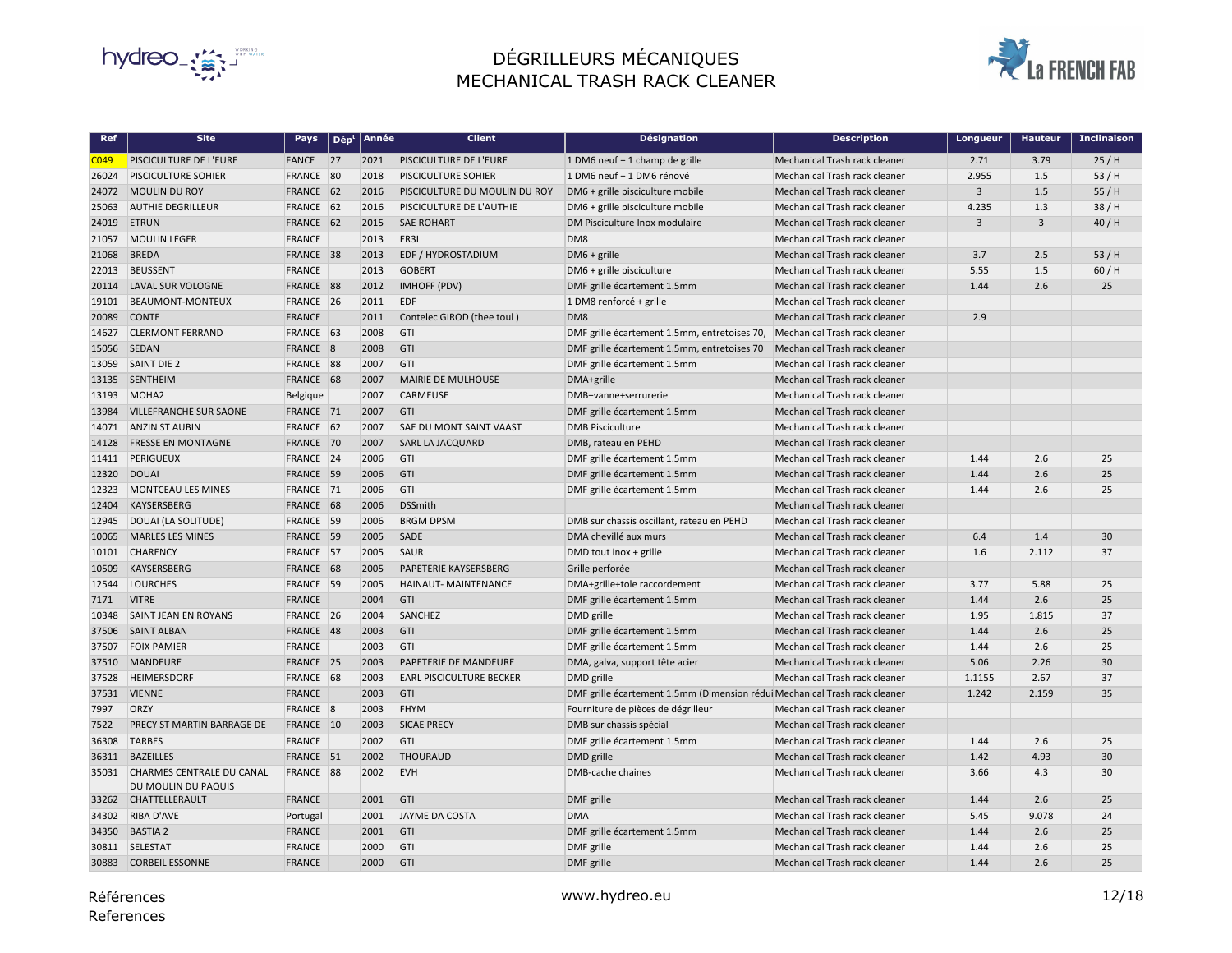

# DÉGRILLEURS MÉCANIQUES MECHANICAL TRASH RACK CLEANER

| $\overline{\phantom{a}}$ Ref | <b>Site</b>      | <b>Pays</b> | Dén'             | <b>N</b> Année | <b>Client</b> | Désignation | Description                        | Longueur,  | <b>Hauteur</b>          | <b>Inclinaison</b> |
|------------------------------|------------------|-------------|------------------|----------------|---------------|-------------|------------------------------------|------------|-------------------------|--------------------|
| 30899                        | <b>CHIZONNET</b> | FRANCE      | $\sqrt{2}$<br>42 | 2000           | <b>DJN</b>    | <b>DMB</b>  | l Trash rack cleaner<br>Mechanical | ົດ.<br>ں.ت | 177<br>4.1 <sub>1</sub> | 48                 |

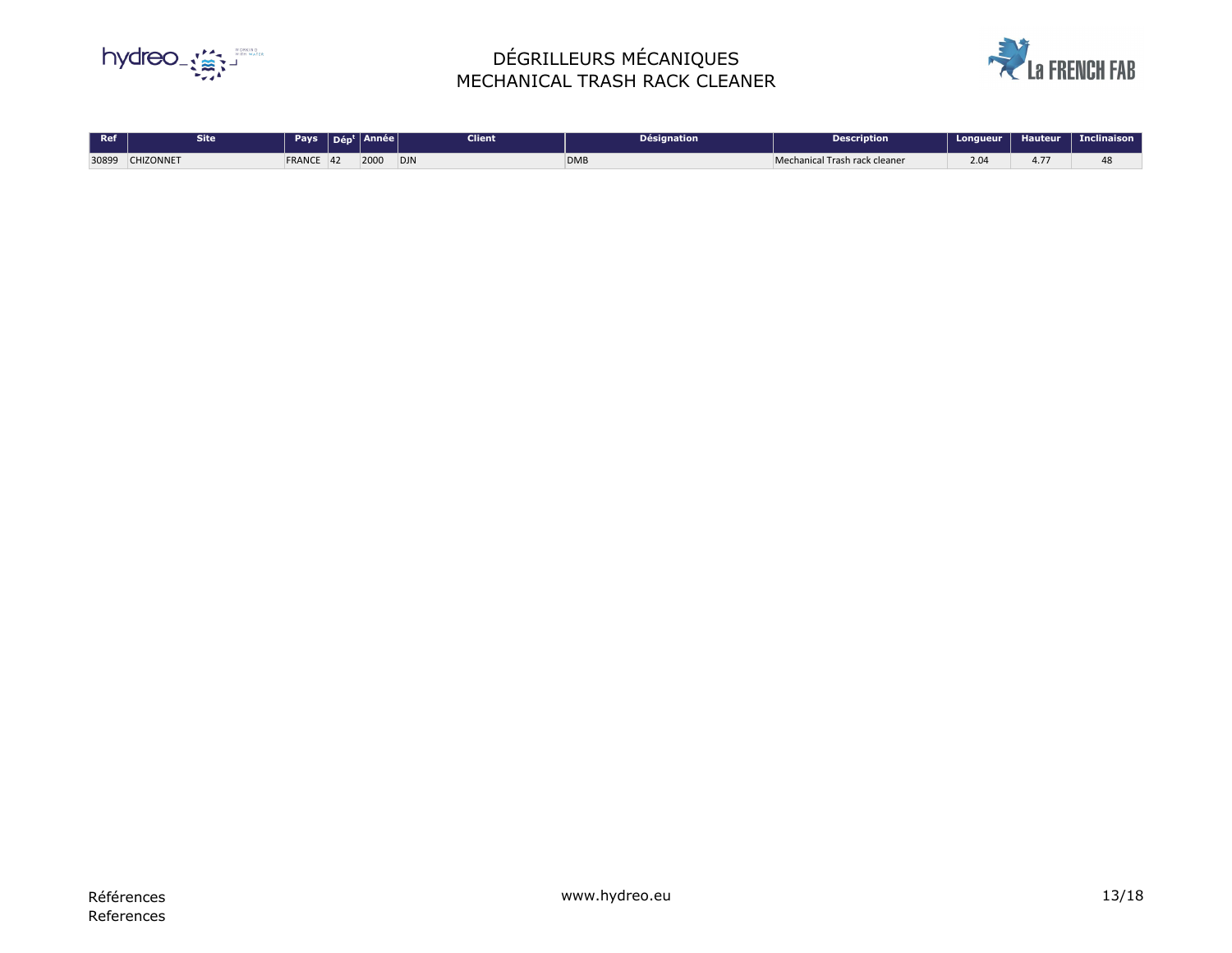

#### DÉGRILLEURS À POCHE POCKET TRASH RACK CLEANER



| <b>Ref</b> | <b>Site</b>                    | <b>Pays</b>   |    | $\overline{\mathsf{D}\check{\mathsf{e}}\mathsf{n}^\mathsf{t}}$ Anné | <b>Client</b>      | <b>Désignation</b>                                     | <b>Description</b>        |
|------------|--------------------------------|---------------|----|---------------------------------------------------------------------|--------------------|--------------------------------------------------------|---------------------------|
| 17154      | EPAU                           | <b>FRANCE</b> | 72 | 2009                                                                | <b>EDF</b>         | Dégrilleur fixe à poche mobile pour grille verticale   | Pocket trash rack cleaner |
| 15521      | LANGUEVOISIN                   | <b>FRANCE</b> | 80 | 2008                                                                | <b>VNF</b>         | Dégrilleur mobile à poche mobile pour grille verticale | Pocket trash rack cleaner |
| 17138      | CHAMPCELLA 1                   | <b>FRANCE</b> | 05 | 2008                                                                | <b>EDF</b>         | Dégrilleur mobile à poche mobile pour grille inclinée  | Pocket trash rack cleaner |
| 9299       | <b>CALAIS STATION DU CANAL</b> | <b>FRANCE</b> | 62 | 2004                                                                | <b>EDITP</b>       | Dégrilleur suspendu à poche sur cable                  | Pocket trash rack cleaner |
| 9300       | <b>CALAIS STATION DE MARCK</b> | <b>FRANCE</b> | 62 | 2004                                                                | <b>EDITP</b>       | Dégrilleur suspendu à poche sur cable                  | Pocket trash rack cleaner |
| 37514      | <b>LANGHE GRACHT</b>           | <b>FRANCE</b> |    | 2003                                                                | <b>EDITP</b>       | Dégrilleur suspendu à poche sur cable                  | Pocket trash rack cleaner |
| 7522       | PRECY ST MARTIN BARRAGE DE     | <b>FRANCE</b> | 10 | 2003                                                                | <b>SICAE PRECY</b> | Ascenseur à poissons                                   | Pocket trash rack cleaner |
| 6255       | ANTELOMITA                     | MADAGASCAR    |    | 2003                                                                | <b>JIRAMA</b>      | Dégrilleur suspendu à poche sur cable                  | Pocket trash rack cleaner |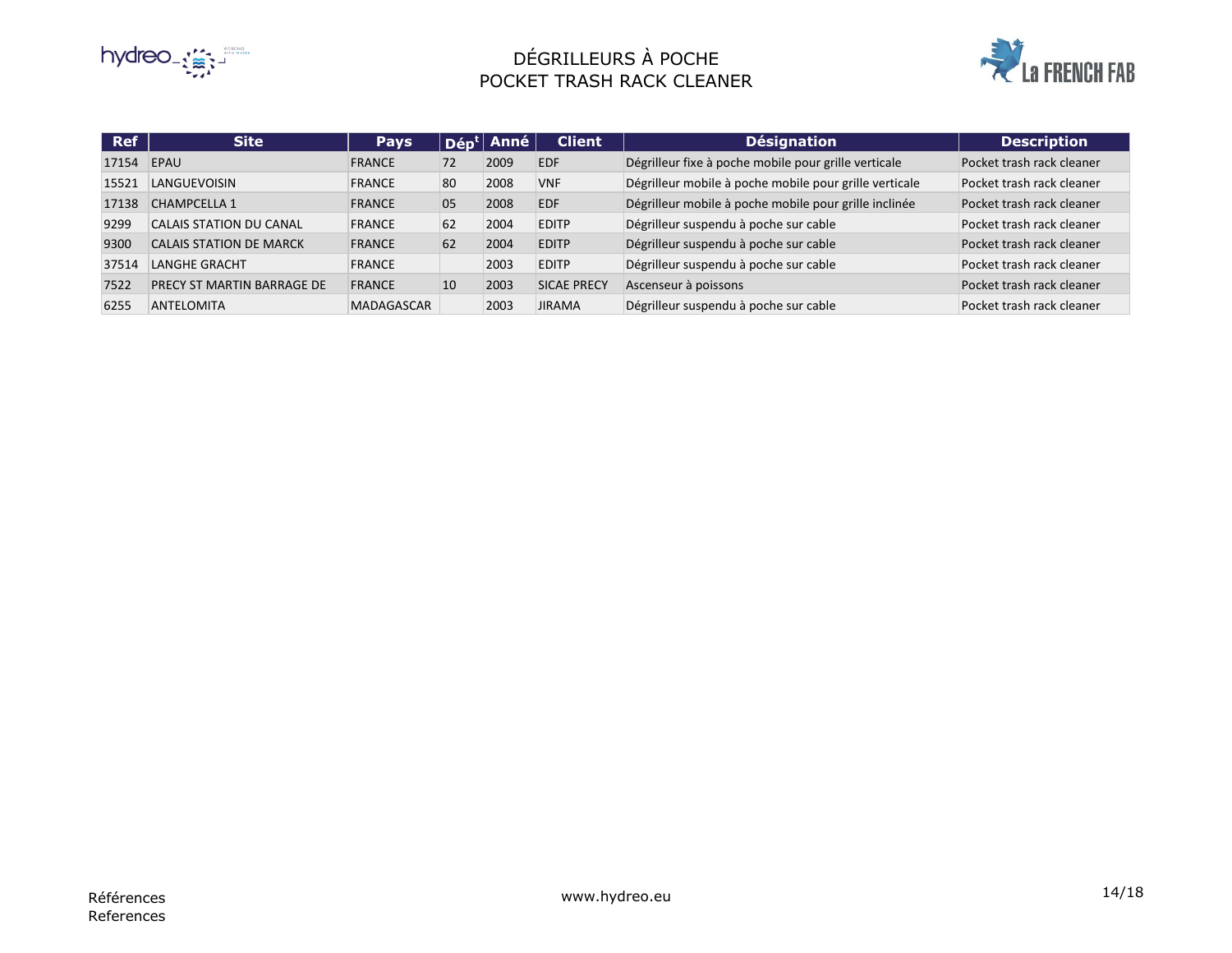



| <b>Ref</b> | <b>Site</b>              | <b>Pays</b>   | $D$ ép <sup>t</sup> | <b>Année</b> | <b>Client</b>                  | <b>Désignation</b>          |
|------------|--------------------------|---------------|---------------------|--------------|--------------------------------|-----------------------------|
| 9301       | <b>HOUTGRACHT</b>        | <b>FRANCE</b> | 59                  |              | 2004 EDITP                     | 3 dégrilleurs à crémaillère |
| 24072      | <b>LACROIX SUR MEUSE</b> | <b>FRANCE</b> |                     |              | RESTAURANT PECHE A LA TRUITE   | Dégrilleur à crémaillère    |
| 8700       | <b>BOUSBECQUES</b>       | <b>FRANCE</b> |                     |              | DALLE ET LECONTE               | Dégrilleur à crémaillère    |
| 10354      | <b>DEVILLE</b>           | <b>FRANCE</b> |                     |              | MR TISSOT repris par Mr BROUET | Dégrilleur à crémaillère    |
| 15943      | <b>MOUTHIERS</b>         | <b>FRANCE</b> |                     |              | <b>EDF ENERGIE EST</b>         | Dégrilleur à crémaillère    |
| 18235      | PIERRE QUI VIRE          | <b>FRANCE</b> |                     |              | <b>ABBAYE DE LA</b>            | Dégrilleur à crémaillère    |
| 27752      | <b>BOIS DE CURE</b>      | <b>FRANCE</b> |                     |              | EDF ENERGIE RHONE AUVERGNE     | Dégrilleur à crémaillère    |
| 28633      | <b>UCANHA</b>            | Portugal      |                     |              | <b>JAYME DA COSTA</b>          | Dégrilleur à crémaillère    |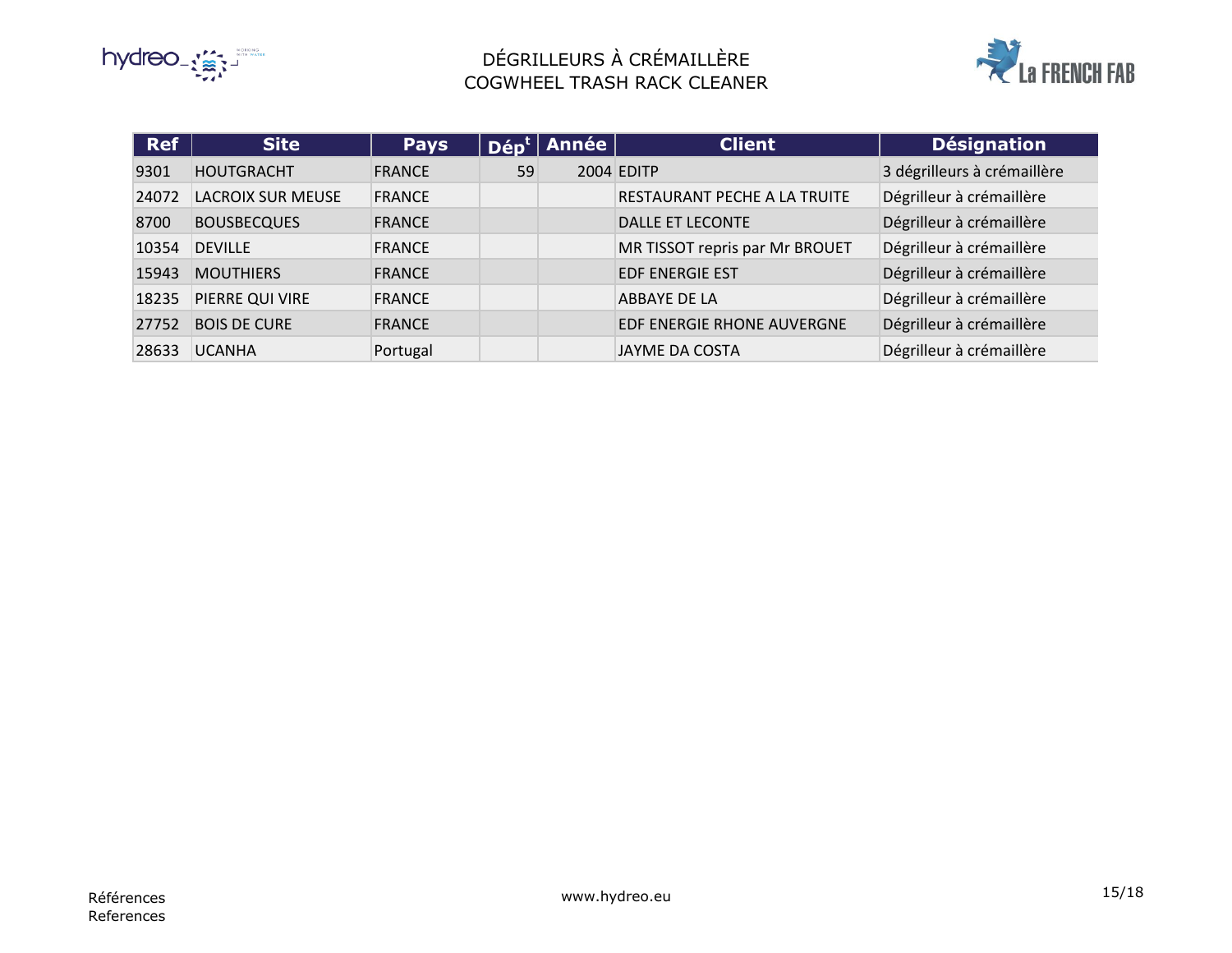

#### GRILLES TRASH RACK SCREEN

| <b>Ref</b> | <b>Site</b>                | <b>Pays</b>   | $\mathbf{D}\acute{\mathbf{e}}\mathbf{p}^{\mathsf{t}}$ | Année | <b>Client</b>                 | <b>Désignation</b>                                                                        | <b>Description</b> |
|------------|----------------------------|---------------|-------------------------------------------------------|-------|-------------------------------|-------------------------------------------------------------------------------------------|--------------------|
| C102       | <b>NEGREPELISSE</b>        | <b>FRANCE</b> | 82                                                    | 2021  | <b>MAIRIE DE NEGREPELISSE</b> | barreau ichtyocompatible entrefer 20mm-6.5m à 38° / horizontal -> longu Trach rack screen |                    |
| 25036      | <b>HUTTENHEIM GRILLES</b>  | <b>FRANCE</b> | 67                                                    | 2018  | <b>GME</b>                    | Champ de grille seul (largeur 6x5m)                                                       | Trach rack screen  |
| 20070      | Saint pé de bigorre        | <b>FRANCE</b> | 65                                                    | 2011  | TEDELEC / ENER GREEN          | Champ de grille largeur 7,55 - ht 4,5 - 26°/H                                             | Trach rack screen  |
| 19101      | BEAUMONT-MONTEUX           | <b>FRANCE</b> | 26                                                    | 2011  | <b>EDF</b>                    | 1 pré-grille + aiguille de batardage en alu                                               | Trach rack screen  |
| 18189      | <b>VENETTE</b>             | <b>FRANCE</b> | 60                                                    | 2010  | <b>QUILLE</b>                 | Champ de grille pivotante                                                                 | Trach rack screen  |
| 18115      | <b>ITXASSOU</b>            | <b>FRANCE</b> | 64                                                    | 2010  | <b>HYDROSTADIUM</b>           | Champ de grille                                                                           | Trach rack screen  |
| 18081      | <b>CAMON</b>               | <b>FRANCE</b> | 31                                                    | 2010  | <b>EDF</b>                    | Champ de grille                                                                           | Trach rack screen  |
| 17262      | <b>LES CLAPEYS</b>         | <b>FRANCE</b> | 73                                                    | 2009  | <b>SOREA</b>                  | Champ de grille                                                                           | Trach rack screen  |
| 17053      | LAVERA                     | <b>FRANCE</b> | 13                                                    | 2008  | RAFFINERIE DE LAVERA          | Grille + panier de récupération déchets + rateau                                          | Trach rack screen  |
| 15087      | <b>BELFORT</b>             | <b>FRANCE</b> | 90                                                    | 2008  | AGGLOMERATION DE BELFORT      | Grille avec passerelle intégrée                                                           | Trach rack screen  |
| 12651      | <b>MORNIMONT</b>           | <b>FRANCE</b> | B                                                     | 2006  | <b>MUYLE</b>                  | Grille + modification rateau                                                              | Trach rack screen  |
| 11839      | <b>KEMBS et STRASBOURG</b> | <b>FRANCE</b> | 68-68                                                 | 2006  |                               | Grille de prise d'eau                                                                     | Trach rack screen  |
| 9031-9746  | LOUVAIN-MALINES            | <b>FRANCE</b> | B                                                     | 2005  | <b>ECOWATT</b>                | Etude de grilles/batardeau                                                                | Trach rack screen  |
| 36342      | <b>VERSOIX</b>             | <b>FRANCE</b> | <b>CH</b>                                             | 2002  | USINE ELECTRIQUE DE RICHELIEN | Champ de grille                                                                           | Trach rack screen  |
| 30824      | <b>LIEGEOT</b>             | <b>FRANCE</b> | L                                                     | 2000  | <b>CEDECEL</b>                | Champ de grille                                                                           | Trach rack screen  |